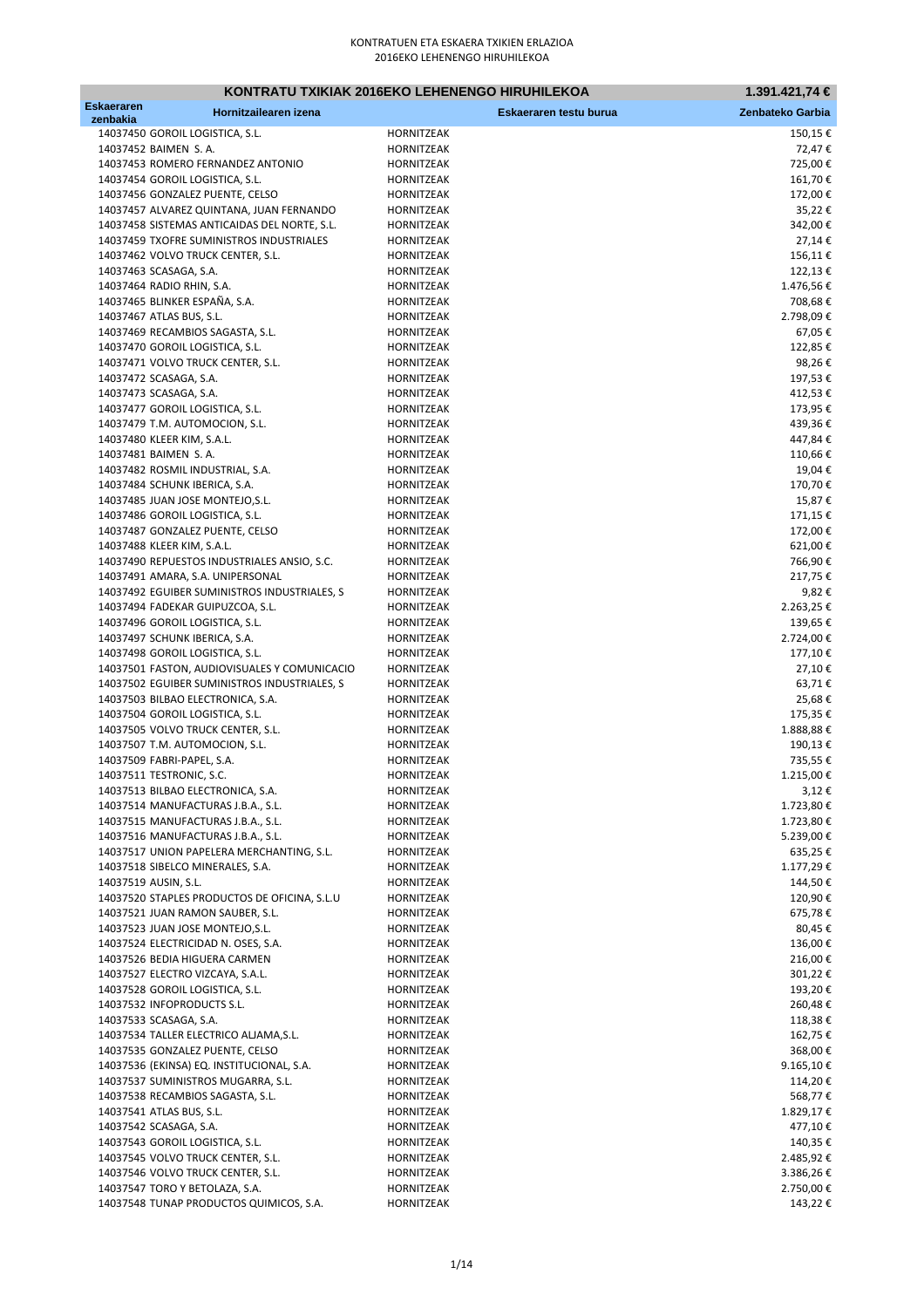| <b>Eskaeraren</b><br>zenbakia | Hornitzailearen izena                                                          |                           | Eskaeraren testu burua | Zenbateko Garbia   |
|-------------------------------|--------------------------------------------------------------------------------|---------------------------|------------------------|--------------------|
|                               | 14037549 ELECTRICIDAD N. OSES, S.A.                                            | HORNITZEAK                |                        | 53,00€             |
|                               | 14037552 APLICACIONES NUEVAS TECNOLOG. ANTEC                                   | HORNITZEAK                |                        | 494,00€            |
|                               | 14037553 OVERLIM, S.A.                                                         | HORNITZEAK                |                        | 163,17€            |
|                               | 14037555 ELECTRICIDAD N. OSES, S.A.                                            | HORNITZEAK                |                        | 60,12€             |
|                               | 14037556 MELCAR, S.L.                                                          | HORNITZEAK                |                        | 171,60€            |
|                               | 14037557 EGUIBER SUMINISTROS INDUSTRIALES, S                                   | HORNITZEAK                |                        | 41,54€             |
|                               | 14037558 VERKOL, S.A.                                                          | HORNITZEAK                |                        | 308,00€            |
| 14037559 AAF-S.A.             | 14037560 AMARA, S.A. UNIPERSONAL                                               | HORNITZEAK<br>HORNITZEAK  |                        | 104,00€<br>99,43€  |
|                               | 14037561 DESAIN INGENIERIA MEDIOAMBIENTAL, S                                   | HORNITZEAK                |                        | 337,50€            |
|                               | 14037562 BURDIN SUMINISTROS, S.L.                                              | <b>HORNITZEAK</b>         |                        | 15,99€             |
|                               | 14037565 MERSEN IBERICA BCN, S.A.                                              | HORNITZEAK                |                        | 1.256,72€          |
|                               | 14037566 MERSEN IBERICA BCN, S.A.                                              | HORNITZEAK                |                        | 1.674,00€          |
|                               | 14037567 EGUIBER SUMINISTROS INDUSTRIALES, S                                   | HORNITZEAK                |                        | 61,22€             |
|                               | 14037569 ICER RAIL, S.L.                                                       | HORNITZEAK                |                        | 7.392,00€          |
|                               | 14037570 CONSTRUCCIONES INDUSTRIALES, S.L.                                     | HORNITZEAK                |                        | 1.984,00€          |
| 14037571 AAF-S.A.             | 14037572 REPUESTOS INDUSTRIALES ANSIO, S.C.                                    | HORNITZEAK<br>HORNITZEAK  |                        | 135,68€<br>59,44€  |
|                               | 14037573 ELECTRICIDAD N. OSES, S.A.                                            | HORNITZEAK                |                        | 300,00€            |
|                               | 14037574 RADIAL, S.L.                                                          | HORNITZEAK                |                        | 43,30€             |
|                               | 14037575 COMERCIO INDUSTRIAL DE RODAMIENTOS                                    | HORNITZEAK                |                        | 378,00€            |
|                               | 14037576 FER HIGIENE INDUSTRIAL, S.L.                                          | HORNITZEAK                |                        | 70,56€             |
| 14037577 ROEIRASA             |                                                                                | <b>HORNITZEAK</b>         |                        | 104,40€            |
|                               | 14037578 TALL. ELECTROMECANICOS R. ZULUETA,                                    | HORNITZEAK                |                        | 3.585,00 €         |
|                               | 14037579 EGUIBER SUMINISTROS INDUSTRIALES, S                                   | HORNITZEAK                |                        | 52,43€             |
|                               | 14037580 AURTENETXEA, S.A.                                                     | HORNITZEAK                |                        | 153,34€            |
|                               | 14037581 INDUSTRIAS METALA, S.L.                                               | HORNITZEAK                |                        | 228,20€            |
|                               | 14037582 SANDVIK ESPAÑOLA, S.A.<br>14037583 DISTRIBUIDORA COMERCIAL DEL NORTE, | HORNITZEAK<br>HORNITZEAK  |                        | 133,64€<br>28,52€  |
|                               | 14037584 AMARA, S.A. UNIPERSONAL                                               | HORNITZEAK                |                        | 142,74€            |
|                               | 14037585 DENAROT ROTULOS                                                       | HORNITZEAK                |                        | 168,00€            |
|                               | 14037586 BURDIN SUMINISTROS, S.L.                                              | HORNITZEAK                |                        | 15,90€             |
|                               | 14037587 JUAN RAMON SAUBER, S.L.                                               | HORNITZEAK                |                        | 42,71€             |
|                               | 14037588 PRADA XXI, S.A.                                                       | HORNITZEAK                |                        | 18,24€             |
|                               | 14037589 GONZALEZ PUENTE, CELSO                                                | HORNITZEAK                |                        | 270,00€            |
|                               | 14037590 BEDIA HIGUERA CARMEN                                                  | HORNITZEAK                |                        | 36,00€             |
|                               | 14037591 DENAROT ROTULOS                                                       | HORNITZEAK<br>HORNITZEAK  |                        | 478,40€            |
|                               | 14037592 SETALDE, S. A<br>14037593 TXOFRE SUMINISTROS INDUSTRIALES             | HORNITZEAK                |                        | 827,77€<br>107,44€ |
|                               | 14037594 IBARGOYEN SUMINISTROS CARROCEROS                                      | HORNITZEAK                |                        | 235,21€            |
|                               | 14037595 SALTOKI GIPUZKOA, S.A.                                                | <b>HORNITZEAK</b>         |                        | 15,81€             |
|                               | 14037596 GOROIL LOGISTICA, S.L.                                                | HORNITZEAK                |                        | 311,50€            |
|                               | 14037597 JOSE MANUEL ELIZALDE, S.A.                                            | <b>HORNITZEAK</b>         |                        | 60,76€             |
|                               | 14037598 CENTRALAIR, S.L.                                                      | HORNITZEAK                |                        | 479,13€            |
|                               | 14037599 AMARA, S.A. UNIPERSONAL                                               | HORNITZEAK                |                        | 119,34€            |
|                               | 14037600 KNORR-BREMSE ESPAÑA, S.A.<br>14037601 GOROIL LOGISTICA, S.L.          | HORNITZEAK                |                        | 143,00€            |
|                               | 14037602 ELECTRICIDAD N. OSES, S.A.                                            | HORNITZEAK.<br>HORNITZEAK |                        | 196,00€<br>67,20€  |
|                               | 14037606 ALBATROS S.L                                                          | HORNITZEAK                |                        | 2.462,00 €         |
|                               | 14037607 ONATEK DIGITAL, S.L.                                                  | <b>HORNITZEAK</b>         |                        | 270,00€            |
|                               | 14037608 GRAFICAS UNCILLA, S.A.                                                | HORNITZEAK                |                        | 308,00€            |
|                               | 14037609 MAPE SEGURIDAD, S.A.                                                  | HORNITZEAK                |                        | 49,75€             |
|                               | 14037611 DENAROT ROTULOS                                                       | HORNITZEAK                |                        | 697,60€            |
|                               | 14037612 ABD TECNOLOGIAS DE IMPRESION, S.L.                                    | <b>HORNITZEAK</b>         |                        | 331,80€            |
|                               | 14037613 EGUIBER SUMINISTROS INDUSTRIALES, S                                   | HORNITZEAK                |                        | 119,75€            |
|                               | 14037614 CENTRALAIR, S.L.<br>14037615 DISTRIBUIDORA COMERCIAL DEL NORTE,       | HORNITZEAK<br>HORNITZEAK  |                        | 76,52€<br>46,04€   |
|                               | 14037616 REPUESTOS INDUSTRIALES ANSIO, S.C.                                    | HORNITZEAK                |                        | 8,60€              |
|                               | 14037620 TXOFRE SUMINISTROS INDUSTRIALES                                       | HORNITZEAK                |                        | 114,75€            |
|                               | 14037621 JOSE MANUEL ELIZALDE, S.A.                                            | HORNITZEAK                |                        | 29,60€             |
|                               | 14037622 INDUSTRIAS METALA, S.L.                                               | HORNITZEAK                |                        | 4,26 €             |
|                               | 14037623 TXOFRE SUMINISTROS INDUSTRIALES                                       | HORNITZEAK                |                        | 58,01€             |
|                               | 14037624 GOROIL LOGISTICA, S.L.                                                | HORNITZEAK                |                        | 330,40€            |
|                               | 14037625 GOROIL LOGISTICA, S.L.                                                | HORNITZEAK                |                        | 196,00€            |
|                               | 14037626 BKM HIGIENE PROFESIONAL 2006, S.L.                                    | HORNITZEAK                |                        | 565,92€            |
|                               | 14037627 BEGIRA & BEGIRA, S.L.<br>14037628 VOLVO TRUCK CENTER, S.L.            | HORNITZEAK<br>HORNITZEAK  |                        | 161,55€<br>298,81€ |
|                               | 14037629 T.M. AUTOMOCION, S.L.                                                 | HORNITZEAK                |                        | 488,00€            |
|                               | 14037630 SCASAGA, S.A.                                                         | HORNITZEAK                |                        | 291,85€            |
|                               | 14037631 JUAN RAMON SAUBER, S.L.                                               | HORNITZEAK                |                        | 307,20€            |
|                               | 14037632 ELECTRICIDAD N. OSES, S.A.                                            | HORNITZEAK                |                        | 114,34€            |
|                               | 14037635 BERNER MONTAJE Y FIJACION, S.L.                                       | HORNITZEAK                |                        | 274,81€            |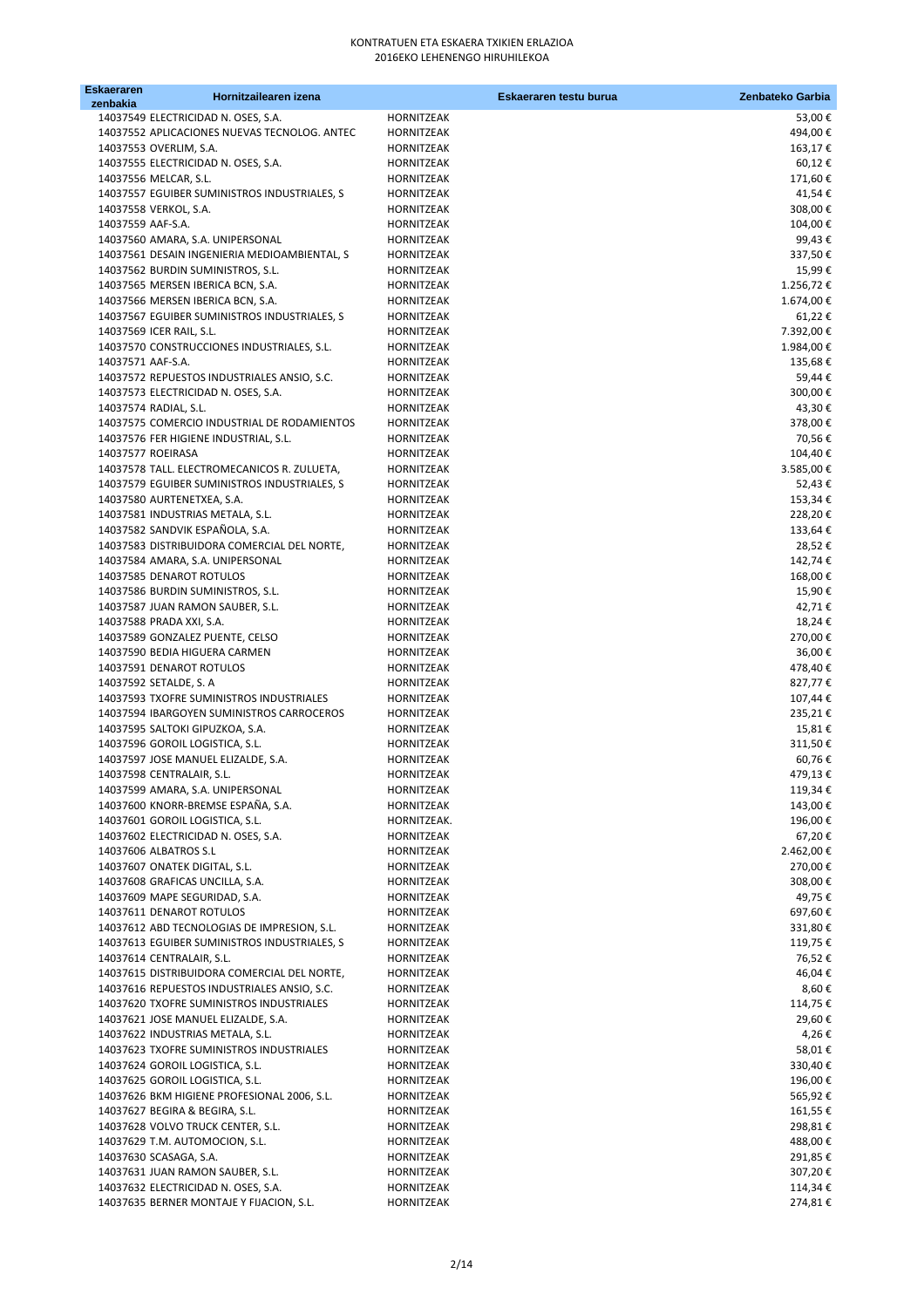| <b>Eskaeraren</b><br>zenbakia | Hornitzailearen izena                                                           |                                  | Eskaeraren testu burua         | Zenbateko Garbia   |
|-------------------------------|---------------------------------------------------------------------------------|----------------------------------|--------------------------------|--------------------|
|                               | 14037637 JAVIER GONZALEZ MARTIN SANTOOLS                                        | HORNITZEAK                       |                                | 640,00€            |
|                               | 14037638 ROMERO FERNANDEZ ANTONIO                                               | <b>HORNITZEAK</b>                |                                | 560,00€            |
|                               | 14037640 RADIO RHIN, S.A.                                                       | HORNITZEAK                       |                                | 111,96€            |
|                               | 14037641 BLINKER ESPAÑA, S.A.                                                   | <b>SUMINSITROS</b>               |                                | 602,85€            |
|                               | 14037643 FADEKAR GUIPUZCOA, S.L.                                                | HORNITZEAK                       |                                | 2.372,95€          |
|                               | 14037645 BEDIA HIGUERA CARMEN                                                   | HORNITZEAK                       |                                | 109,50€            |
|                               | 14037646 GONZALEZ PUENTE, CELSO                                                 | HORNITZEAK                       |                                | 466,00€            |
|                               | 14037647 ELECTRICIDAD N. OSES, S.A.<br>14037648 SCASAGA, S.A.                   | HORNITZEAK<br>HORNITZEAK         |                                | 85,20€<br>325,27€  |
|                               | 14037649 GOROIL LOGISTICA, S.L.                                                 | HORNITZEAK                       |                                | 148,75€            |
|                               | 14037651 JUAN RAMON SAUBER, S.L.                                                | <b>HORNITZEAK</b>                |                                | 56,94€             |
|                               | 14037653 ELECTRICIDAD N. OSES, S.A.                                             | HORNITZEAK                       |                                | 396,00€            |
|                               | 14037654 BLINKER ESPAÑA, S.A.                                                   | HORNITZEAK                       |                                | 348,61€            |
|                               | 14037655 ELECTRICIDAD N. OSES, S.A.                                             | HORNITZEAK                       |                                | 351,68€            |
|                               | 14037656 BLINKER ESPAÑA, S.A.                                                   | HORNITZEAK                       |                                | 101,06€            |
|                               | 14037657 T.M. AUTOMOCION, S.L.                                                  | HORNITZEAK                       |                                | 3.615,25€          |
|                               | 14037658 ATLAS BUS, S.L.                                                        | HORNITZEAK                       |                                | 548,95 €           |
|                               | 14037659 MONTTE, S.L.                                                           | HORNITZEAK                       |                                | 189,96€            |
|                               | 14037660 TAPICERIAS GAZTELONDO S.L.<br>14037661 MAPE SEGURIDAD, S.A.            | HORNITZEAK<br><b>HORNITZEAK</b>  |                                | 364,50€<br>98,16€  |
|                               | 14037662 SUMINISTROS MUGARRA, S.L.                                              | HORNITZEAK                       |                                | 139,00€            |
|                               | 14037663 BEDIA HIGUERA CARMEN                                                   | HORNITZEAK                       |                                | 59,00€             |
|                               | 14037664 DEIKA, S.A.                                                            | HORNITZEAK                       |                                | 450,00€            |
|                               | 14037665 EGUIBER SUMINISTROS INDUSTRIALES, S                                    | HORNITZEAK                       |                                | 17,37€             |
|                               | 14037666 BEDIA HIGUERA CARMEN                                                   | HORNITZEAK                       |                                | 47,28€             |
|                               | 14037668 GARAGE MODERNO PABLO IRIZAR, S.L.                                      | HORNITZEAK                       |                                | 561,63€            |
|                               | 14037669 REPARACIONES AUTOIRAETA, S.A.L.                                        | HORNITZEAK.                      |                                | 120,32€            |
|                               | 14037670 GOROIL LOGISTICA, S.L.                                                 | <b>HORNITZEAK</b>                |                                | 196,70€            |
|                               | 14037671 EGUIBER SUMINISTROS INDUSTRIALES, S                                    | HORNITZEAK                       |                                | 557,70€            |
|                               | 14037672 BAIMEN S.A.                                                            | HORNITZEAK                       |                                | 76,93€             |
|                               | 14037673 BKM HIGIENE PROFESIONAL 2006, S.L.<br>14037674 JUAN RAMON SAUBER, S.L. | <b>SUMINSITROS</b><br>HORNITZEAK |                                | 565,92€<br>221,78€ |
|                               | 14037679 ENRIQUE HOLKE, S.L. CNCPARTS                                           | HORNITZEAK                       |                                | 1.500,00€          |
|                               | 14037680 GONZALEZ PUENTE, CELSO                                                 | HORNITZEAK                       |                                | 172,00€            |
|                               | 14037682 RECAMBIOS SAGASTA, S.L.                                                | HORNITZEAK                       |                                | 289,25€            |
|                               | 14037683 BEDIA HIGUERA CARMEN                                                   | HORNITZEAK                       |                                | 214,80€            |
|                               | 14037685 FRANCISCO JAVIER ACHIAGA OSUA                                          | HORNITZEAK                       |                                | 3.706,70€          |
|                               | 14037686 FRANCISCO JAVIER ACHIAGA OSUA                                          | HORNITZEAK                       |                                | 4.301,64 €         |
|                               | 14037689 BAIMEN S.A.                                                            | HORNITZEAK                       |                                | 63,11€             |
|                               | 14037690 VOLVO TRUCK CENTER, S.L.                                               | HORNITZEAK                       |                                | 144,47€            |
|                               | 14037691 PENTER COMERCIAL, S.A.<br>14037694 GOROIL LOGISTICA, S.L.              | <b>HORNITZEAK</b>                |                                | 350,32€<br>762,30€ |
|                               | 14037695 GAES VIMECA, S.L.                                                      | HORNITZEAK<br>HORNITZEAK         |                                | 634,40€            |
|                               | 14037696 MENDI-ONDO. J.M. AIZPURUA Y OTRO, C                                    | HORNITZEAK                       |                                | 419,46€            |
|                               | 14037697 REPARACIONES AUTOIRAETA, S.A.L.                                        | HORNITZEAK                       |                                | 51,01€             |
|                               | 14037700 PAPYNDUX, S.A.                                                         | HORNITZEAK                       |                                | 170,72€            |
|                               | 14037702 GOROIL LOGISTICA, S.L.                                                 | HORNITZEAK                       |                                | 173,25 €           |
|                               | 14037704 DATACOL HISPANIA - I. FIJ. TECNICA,                                    | HORNITZEAK                       |                                | 435,46€            |
|                               | 14037705 WURTH ESPAÑA, S.A.                                                     | HORNITZEAK                       |                                | 915,88 €           |
|                               | 14037706 BLINKER ESPAÑA, S.A.                                                   | <b>HORNITZEAK</b>                |                                | 1.029,53€          |
|                               | 14037707 BEGIRA & BEGIRA, S.L.                                                  | HORNITZEAK                       |                                | 647,67€            |
|                               | 14037708 BERNER MONTAJE Y FIJACION, S.L.<br>14037709 BEGIRA & BEGIRA, S.L.      | HORNITZEAK<br>HORNITZEAK         |                                | 433,25€<br>215,60€ |
|                               | 14037712 VOLVO TRUCK CENTER, S.L.                                               | HORNITZEAK                       |                                | 860,87€            |
|                               | 14037713 DL. DISTRIBUCIONES LOPETEGI, S.L.                                      | HORNITZEAK                       |                                | 141,94€            |
|                               | 14037714 JUAN JOSE MONTEJO, S.L.                                                | HORNITZEAK                       |                                | 190,00€            |
|                               | 14037715 FRANCISCO JAVIER ACHIAGA OSUA                                          | HORNITZEAK                       |                                | 935,00€            |
|                               | 14037716 BERNER MONTAJE Y FIJACION, S.L.                                        | HORNITZEAK                       |                                | 522,68€            |
|                               | 14037717 ATLAS BUS, S.L.                                                        | HORNITZEAK                       |                                | 1.411,06€          |
|                               | 14037718 ESPAÑOLA PROD. QUIMICOS INDUSTRIALES                                   | HORNITZEAK                       | SIGAUS 0,06 E/K                | 385,32€            |
|                               | 14037719 ESPAÑOLA PROD. QUIMICOS INDUSTRIALES                                   | HORNITZEAK                       | SIGAUS 0,                      | 440,40 €           |
|                               | 14037720 T.M. AUTOMOCION, S.L.                                                  | HORNITZEAK                       | <b>IMPUESTO SOBRE GASES FL</b> | 855,00€            |
|                               | 14037721 CRONASER, S.L.<br>14037722 SOCOMOR, S.A.                               | HORNITZEAK<br>HORNITZEAK         |                                | 384,72€<br>257,94€ |
|                               | 14037724 MAPE SEGURIDAD, S.A.                                                   | HORNITZEAK                       |                                | 99,50€             |
|                               | 14037727 RECAMBIOS SAGASTA, S.L.                                                | HORNITZEAK                       |                                | 5,50€              |
|                               | 14037728 TALL. ELECTROMECANICOS R. ZULUETA,                                     | HORNITZEAK                       |                                | 722,25€            |
|                               | 14037731 GASNOR, S.L.                                                           | HORNITZEAK                       |                                | 34,46€             |
|                               | 14037733 GOROIL LOGISTICA, S.L.                                                 | HORNITZEAK                       |                                | 113,05 €           |
|                               | 14037735 SCASAGA, S.A.                                                          | HORNITZEAK                       |                                | 1.781,22 €         |
|                               | 14037736 BLINKER ESPAÑA, S.A.                                                   | HORNITZEAK                       |                                | 466,63€            |
|                               | 14037737 T.M. AUTOMOCION, S.L.                                                  | HORNITZEAK                       |                                | 1.167,95€          |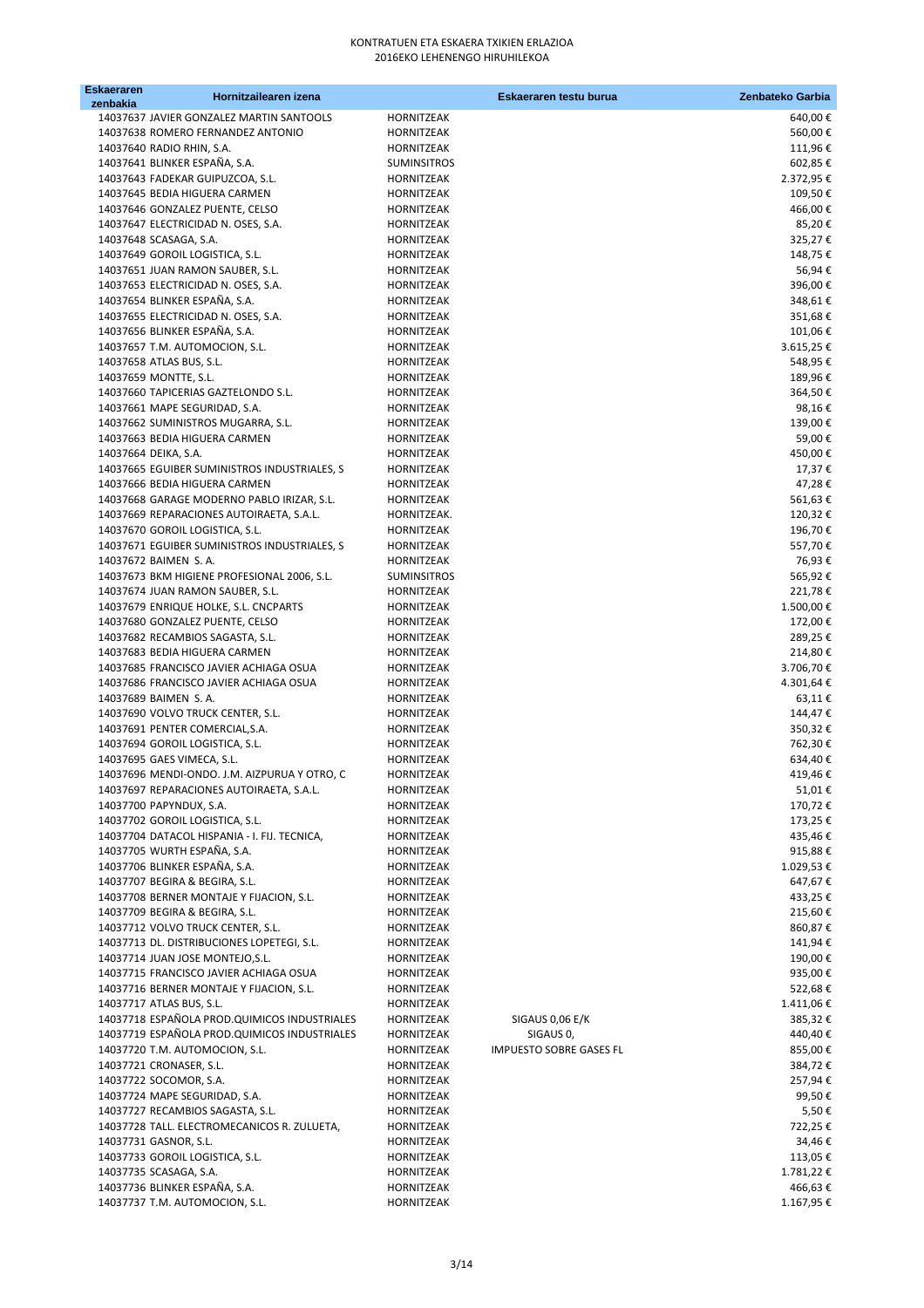| <b>Eskaeraren</b><br>zenbakia | Hornitzailearen izena                                                            |                                 | Eskaeraren testu burua | Zenbateko Garbia    |
|-------------------------------|----------------------------------------------------------------------------------|---------------------------------|------------------------|---------------------|
|                               | 14037738 CALMELL, S.A.                                                           | HORNITZEAK                      |                        | 4.700,00€           |
|                               | 14037740 ELECTRO VIZCAYA, S.A.L.                                                 | HORNITZEAK                      |                        | 18,62€              |
|                               | 14037741 CHRIST EQUIPAMIENTO DE LAVADO, S.L.                                     | HORNITZEAK                      |                        | 1.023,63€           |
|                               | 14037742 DENAROT ROTULOS                                                         | HORNITZEAK                      |                        | 166,95€             |
|                               | 14037743 JUAN JOSE MONTEJO, S.L.                                                 | HORNITZEAK                      |                        | 16,00€              |
|                               | 14037744 PRAXAIR ESPAÑA, S.L.U.                                                  | HORNITZEAK                      |                        | 357,92€             |
|                               | 14037745 ALVAREZ QUINTANA, JUAN FERNANDO<br>14037746 RAIL EQUIP SLU              | HORNITZEAK<br>HORNITZEAK        |                        | 27,20€<br>156,00€   |
|                               | 14037747 MAPE SEGURIDAD, S.A.                                                    | <b>HORNITZEAK</b>               |                        | 36,80€              |
|                               | 14037748 CRONASER, S.L.                                                          | <b>HORNITZEAK</b>               |                        | 237,60€             |
|                               | 14037751 INDUSTRI, S.L.                                                          | HORNITZEAK                      |                        | 1.280,00€           |
|                               | 14037752 CRISTALERIA GARCIA ARIÑO S.A.                                           | HORNITZEAK                      |                        | 223,80€             |
|                               | 14037754 DENAROT ROTULOS                                                         | HORNITZEAK                      |                        | 101,40€             |
|                               | 14037755 GAES VIMECA, S.L.                                                       | HORNITZEAK                      |                        | 623,00€             |
|                               | 14037756 BEDIA HIGUERA CARMEN                                                    | HORNITZEAK                      |                        | 339,00€             |
|                               | 14037757 KALON MANTENIMIENTO INDUSTRIAL, S.A.<br>14037758 MAPE SEGURIDAD, S.A.   | HORNITZEAK<br>HORNITZEAK        |                        | 301,50€<br>85,36€   |
|                               | 14037759 VOLVO TRUCK CENTER, S.L.                                                | HORNITZEAK                      |                        | 1.897,68€           |
|                               | 14037760 OFIMATIKA LAN, S.L.L.                                                   | HORNITZEAK                      |                        | 686,00€             |
|                               | 14037761 ELECTRICIDAD N. OSES, S.A.                                              | <b>HORNITZEAK</b>               |                        | 50,00€              |
|                               | 14037762 GOROIL LOGISTICA, S.L.                                                  | HORNITZEAK                      |                        | 197,75€             |
|                               | 14037763 ROMERO FERNANDEZ ANTONIO                                                | HORNITZEAK                      |                        | 440,00€             |
|                               | 14037764 BEGIRA & BEGIRA, S.L.                                                   | HORNITZEAK                      |                        | 401,36€             |
|                               | 14037765 T.M. AUTOMOCION, S.L.                                                   | HORNITZEAK                      |                        | 586,46€             |
|                               | 14037766 DATACOL HISPANIA - I. FIJ. TECNICA,<br>14037767 BLINKER ESPAÑA, S.A.    | <b>HORNITZEAK</b><br>HORNITZEAK |                        | 353,24€<br>253,01€  |
|                               | 14037768 RECAMBIOS SAGASTA, S.L.                                                 | HORNITZEAK                      |                        | 168,00€             |
|                               | 14037769 ATLAS BUS, S.L.                                                         | HORNITZEAK                      |                        | 5.405,75€           |
|                               | 14037770 BAIMEN S.A.                                                             | HORNITZEAK                      |                        | 154,12€             |
|                               | 14037771 ELECTRICIDAD N. OSES, S.A.                                              | HORNITZEAK                      |                        | 5.427,80€           |
|                               | 14037772 JUNTAS BESMA, S.A.                                                      | HORNITZEAK                      |                        | 30,00€              |
|                               | 14037773 COMERCIO INDUSTRIAL DE RODAMIENTOS                                      | HORNITZEAK                      |                        | 306,00€             |
|                               | 14037774 FAIVELEY TRANSPORT IBERICA, S.A.                                        | HORNITZEAK                      |                        | 480,00€             |
|                               | 14037775 EGUIBER SUMINISTROS INDUSTRIALES, S<br>14037776 INDUSTRIAS METALA, S.L. | HORNITZEAK<br>HORNITZEAK        |                        | 61,82€<br>416,60€   |
|                               | 14037777 SANDVIK ESPAÑOLA, S.A.                                                  | HORNITZEAK                      |                        | 187,87€             |
|                               | 14037778 EPIDOR, S.A.                                                            | HORNITZEAK                      |                        | 53,88€              |
|                               | 14037779 AMARA, S.A. UNIPERSONAL                                                 | HORNITZEAK                      |                        | 328,60€             |
|                               | 14037780 BURDIN SUMINISTROS, S.L.                                                | HORNITZEAK                      |                        | 54,90€              |
|                               | 14037781 LUBRICANTES ESPECIALES LANCAR, S.L.                                     | HORNITZEAK                      |                        | 198,72€             |
|                               | 14037782 JUAN RAMON SAUBER, S.L.                                                 | HORNITZEAK                      |                        | 42,71€              |
|                               | 14037783 PEGAMO SUMINISTROS, S.L.                                                | HORNITZEAK                      |                        | 185,00€             |
|                               | 14037784 PRADA XXI, S.A.<br>14037785 KENCI, S.L.U.                               | HORNITZEAK<br>HORNITZEAK        |                        | 25,51€<br>245,70€   |
|                               | 14037786 ANVIS INDUSTRY SAS                                                      | HORNITZEAK                      |                        | 3.136,00€           |
|                               | 14037787 GAES VIMECA, S.L.                                                       | HORNITZEAK                      |                        | 962,40€             |
|                               | 14037788 BERNER MONTAJE Y FIJACION, S.L.                                         | HORNITZEAK                      |                        | 126,68€             |
|                               | 14037789 GOROIL LOGISTICA, S.L.                                                  | HORNITZEAK                      |                        | 210,35€             |
|                               | 14037790 WURTH ESPAÑA, S.A.                                                      | HORNITZEAK                      |                        | 495,67€             |
|                               | 14037791 FADEKAR GUIPUZCOA, S.L.                                                 | HORNITZEAK                      |                        | 587,40€             |
|                               | 14037792 VOLVO TRUCK CENTER, S.L.<br>14037795 VOLVO TRUCK CENTER, S.L.           | HORNITZEAK                      |                        | 137,96€             |
|                               | 14037797 T.M. AUTOMOCION, S.L.                                                   | HORNITZEAK<br>HORNITZEAK        |                        | 432,19€<br>383,40€  |
|                               | 14037799 FORCH COMPONENTES PARA TALLER S.L.                                      | <b>HORNITZEAK</b>               |                        | 330,69€             |
|                               | 14037800 DYSA DISTRIBUCIONES, S.L.                                               | HORNITZEAK                      |                        | 156,20€             |
|                               | 14037801 ATLAS BUS, S.L.                                                         | HORNITZEAK                      |                        | 1.260,65€           |
|                               | 14037804 GOROIL LOGISTICA, S.L.                                                  | HORNITZEAK                      |                        | 140,35€             |
|                               | 14037805 DENAROT ROTULOS                                                         | HORNITZEAK                      |                        | 83,00€              |
|                               | 14037806 EGUIBER SUMINISTROS INDUSTRIALES, S                                     | HORNITZEAK                      |                        | 4,01€               |
|                               | 14037807 BAIMEN S.A.                                                             | HORNITZEAK                      |                        | 1.806,72€<br>94,00€ |
|                               | 14037808 JUAN RAMON SAUBER, S.L.<br>14037809 VERKOL, S.A.                        | HORNITZEAK<br>HORNITZEAK        |                        | 519,75€             |
|                               | 14037810 GOROIL LOGISTICA, S.L.                                                  | HORNITZEAK                      |                        | 175,00€             |
|                               | 14037811 AIRTALDE S.L.                                                           | HORNITZEAK                      |                        | 657,72€             |
|                               | 14037813 T.M. AUTOMOCION, S.L.                                                   | HORNITZEAK                      |                        | 388,00€             |
|                               | 14037814 FADEKAR GUIPUZCOA, S.L.                                                 | HORNITZEAK                      |                        | 1.619,14€           |
|                               | 14037816 UNION PAPELERA MERCHANTING, S.L.                                        | HORNITZEAK                      |                        | 281,25€             |
|                               | 14037817 MEDICINA ANALITICA CONSUMIBLES MAC                                      | HORNITZEAK                      |                        | 5,34€               |
|                               | 14037818 PAPYNDUX, S.A.                                                          | HORNITZEAK                      |                        | 90,25€<br>146,70€   |
|                               | 14037819 STAPLES PRODUCTOS DE OFICINA, S.L.U<br>14037820 JUAN RAMON SAUBER, S.L. | HORNITZEAK<br>HORNITZEAK        |                        | 791,56€             |
|                               | 14037821 GARCES GALLEGO MIGUEL                                                   | HORNITZEAK                      |                        | 12,60€              |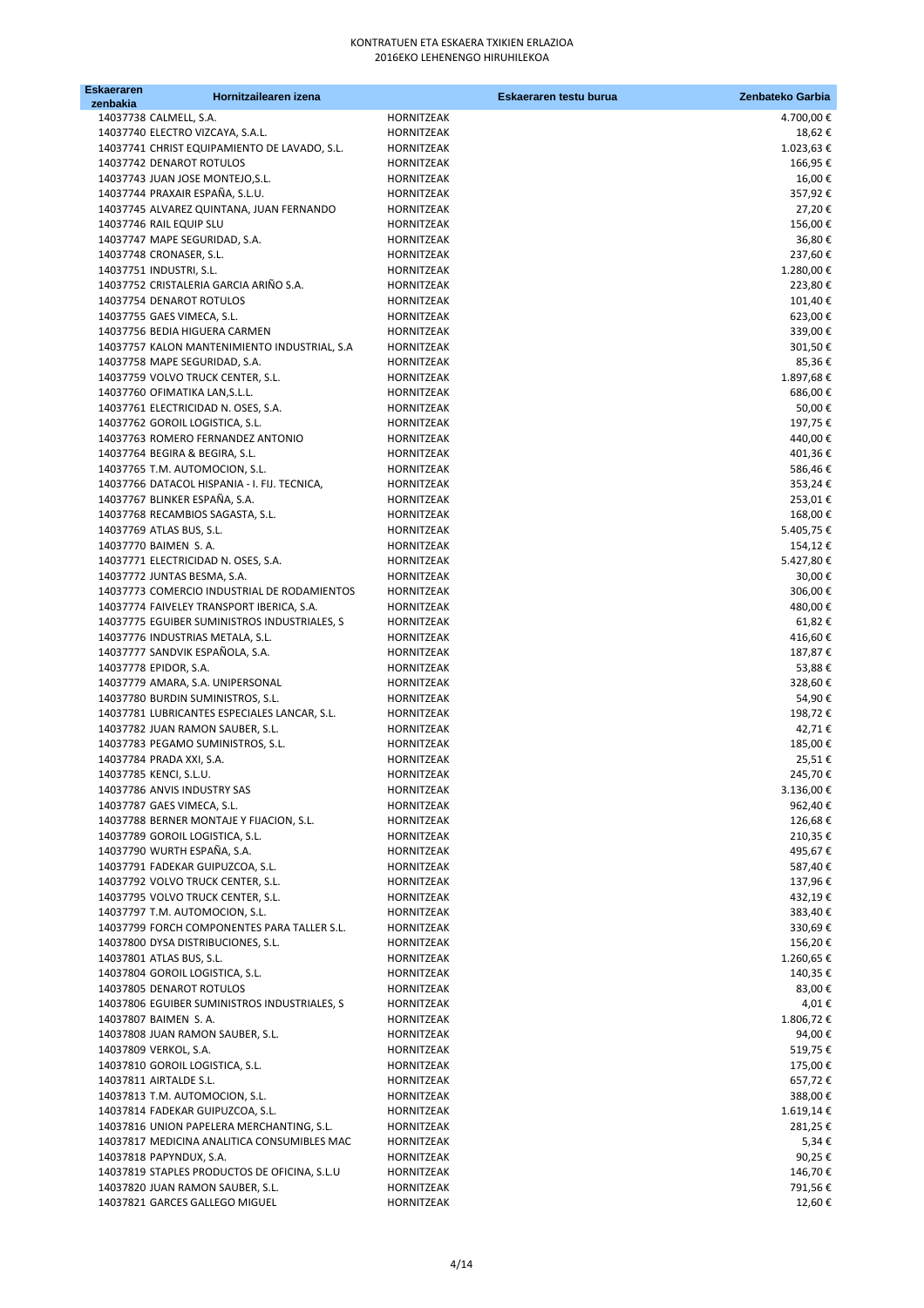| <b>Eskaeraren</b><br>zenbakia | Hornitzailearen izena                                                          |                          | Eskaeraren testu burua | Zenbateko Garbia   |
|-------------------------------|--------------------------------------------------------------------------------|--------------------------|------------------------|--------------------|
|                               | 14037822 BEDIA HIGUERA CARMEN                                                  | HORNITZEAK               |                        | 36,24€             |
|                               | 14037823 SIBELCO MINERALES, S.A.                                               | HORNITZEAK               |                        | 2.190,85€          |
|                               | 14037824 UNION PAPELERA MERCHANTING, S.L.                                      | HORNITZEAK               |                        | 354,00€            |
|                               | 14037825 EASOVOX S.L.                                                          | HORNITZEAK               |                        | 95,00€             |
|                               | 14037826 SIBELCO MINERALES, S.A.                                               | HORNITZEAK               |                        | 1.197,57€          |
|                               | 14037827 MAPE SEGURIDAD, S.A.<br>14037829 INFOPRODUCTS S.L.                    | HORNITZEAK<br>HORNITZEAK |                        | 55,20€<br>44,10€   |
|                               | 14037830 GOROIL LOGISTICA, S.L.                                                | HORNITZEAK               |                        | 395,50€            |
|                               | 14037831 AIRTALDE S.L.                                                         | HORNITZEAK               |                        | 76,00€             |
|                               | 14037832 RC MICROELECTRONICA, S.A.                                             | HORNITZEAK               |                        | 882,00€            |
|                               | 14037833 EGUIBER SUMINISTROS INDUSTRIALES, S                                   | HORNITZEAK               |                        | 33,14€             |
|                               | 14037834 EPIDOR, S.A.                                                          | HORNITZEAK               |                        | 15,54€             |
|                               | 14037835 DISTRIBUIDORA COMERCIAL DEL NORTE,<br>14037837 GRAFICAS UNCILLA, S.A. | HORNITZEAK<br>HORNITZEAK |                        | 55,95€<br>904,00€  |
|                               | 14037838 JUAN JOSE MONTEJO, S.L.                                               | HORNITZEAK               |                        | 64,42€             |
|                               | 14037839 RECAMBIOS SAGASTA, S.L.                                               | HORNITZEAK               |                        | 1.129,70€          |
|                               | 14037841 DATACOL HISPANIA - I. FIJ. TECNICA,                                   | HORNITZEAK               |                        | 345,50€            |
|                               | 14037842 FRANCISCO JAVIER ACHIAGA OSUA                                         | HORNITZEAK               |                        | 941,00€            |
|                               | 14037843 BURDIN SUMINISTROS, S.L.                                              | HORNITZEAK               |                        | 30,76€             |
|                               | 14037844 VOLVO TRUCK CENTER, S.L.                                              | HORNITZEAK               |                        | 135,61€            |
|                               | 14037845 BEGIRA & BEGIRA, S.L.<br>14037846 WURTH ESPAÑA, S.A.                  | HORNITZEAK<br>HORNITZEAK |                        | 129,06€<br>334,80€ |
|                               | 14037849 BEGIRA & BEGIRA, S.L.                                                 | HORNITZEAK               |                        | 698,24€            |
|                               | 14037850 GOROIL LOGISTICA, S.L.                                                | HORNITZEAK               |                        | 178,50€            |
|                               | 14037851 BEGIRA & BEGIRA, S.L.                                                 | HORNITZEAK               |                        | 549,08€            |
|                               | 14037852 EGUIBER SUMINISTROS INDUSTRIALES, S                                   | HORNITZEAK               |                        | 440,36€            |
|                               | 14037853 GONZALEZ PUENTE, CELSO                                                | HORNITZEAK               |                        | 172,00€            |
|                               | 14037854 MAPE SEGURIDAD, S.A.                                                  | HORNITZEAK               |                        | 55,20€             |
|                               | 14037855 DYRESEL, S.L.<br>14037856 INDUSTRIAS METALA, S.L.                     | HORNITZEAK<br>HORNITZEAK |                        | 288,00€<br>28,33 € |
|                               | 14037857 ELECTRICIDAD N. OSES, S.A.                                            | HORNITZEAK               |                        | 72,80€             |
|                               | 14037858 AMARA, S.A. UNIPERSONAL                                               | HORNITZEAK               |                        | 65,50€             |
|                               | 14037859 ELECTRICIDAD N. OSES, S.A.                                            | HORNITZEAK               |                        | 48,00€             |
|                               | 14037861 IFB TICKET SYSTEMS                                                    | HORNITZEAK               |                        | 8.391,00€          |
|                               | 14037862 IFB TICKET SYSTEMS                                                    | HORNITZEAK               |                        | 8.391,00€          |
|                               | 14037864 DEIKA, S.A.<br>14037865 AIRTALDE S.L.                                 | HORNITZEAK<br>HORNITZEAK |                        | 848,00€<br>112,00€ |
|                               | 14037867 MAPE SEGURIDAD, S.A.                                                  | HORNITZEAK               |                        | 42,50€             |
|                               | 14037868 BILBAO ELECTRONICA, S.A.                                              | HORNITZEAK               |                        | 42,72€             |
|                               | 14037869 EGUIBER SUMINISTROS INDUSTRIALES, S                                   | HORNITZEAK               |                        | 22,50€             |
|                               | 14037870 MAPE SEGURIDAD, S.A.                                                  | <b>MONTURA GAFAS</b>     |                        | 28,50€             |
|                               | 14037871 RUIZ-BILBAO S.L.                                                      | HORNITZEAK               |                        | 260,00€            |
|                               | 14037872 KLEER KIM, S.A.L.                                                     | <b>HORNITZEAK</b>        |                        | 239,90€            |
|                               | 14037876 FER HIGIENE INDUSTRIAL, S.L.<br>14037877 EPIDOR, S.A.                 | HORNITZEAK<br>HORNITZEAK |                        | 30,10€<br>31,08€   |
|                               | 14037878 AMARA, S.A. UNIPERSONAL                                               | HORNITZEAK               |                        | 119,34€            |
|                               | 14037879 KENCI, S.L.U.                                                         | HORNITZEAK               |                        | 245,70€            |
|                               | 14037881 CRONASER, S.L.                                                        | HORNITZEAK               |                        | 192,36€            |
|                               | 14037882 PAPYNDUX, S.A.                                                        | HORNITZEAK               |                        | 95,53€             |
|                               | 14037883 AUSIN, S.L.                                                           | HORNITZEAK               |                        | 144,50€            |
|                               | 14037884 GARCES GALLEGO MIGUEL<br>14037885 LOREA MATERIAL CIENTIFICO, S.L.     | HORNITZEAK<br>HORNITZEAK |                        | 73,08€<br>136,36€  |
|                               | 14037886 JUAN RAMON SAUBER, S.L.                                               | HORNITZEAK               |                        | 742,60€            |
|                               | 14037887 UNION PAPELERA MERCHANTING, S.L.                                      | HORNITZEAK               |                        | 281,25€            |
|                               | 14037888 PENTER COMERCIAL, S.A.                                                | HORNITZEAK               |                        | 270,80€            |
|                               | 14037889 BILBAO ELECTRONICA, S.A.                                              | HORNITZEAK               |                        | 10,46€             |
|                               | 14037891 DOMINGO AZPIRI, S.A.                                                  | HORNITZEAK               |                        | 64,70€             |
|                               | 14037892 RUIZ-BILBAO S.L.                                                      | HORNITZEAK               |                        | 1.664,00€          |
|                               | 14037893 GOROIL LOGISTICA, S.L.<br>14037896 ROMERO FERNANDEZ ANTONIO           | HORNITZEAK<br>HORNITZEAK |                        | 178,15€<br>691,00€ |
|                               | 14037897 FORCH COMPONENTES PARA TALLER S.L.                                    | HORNITZEAK               |                        | 250,96€            |
|                               | 14037899 BAIMEN S.A.                                                           | HORNITZEAK               |                        | 598,42€            |
|                               | 14037901 GOROIL LOGISTICA, S.L.                                                | HORNITZEAK               |                        | 175,70€            |
|                               | 14037902 RADIO RHIN, S.A.                                                      | HORNITZEAK               |                        | 476,42€            |
|                               | 14037903 FRANCISCO JAVIER ACHIAGA OSUA                                         | HORNITZEAK               |                        | 796,43€            |
|                               | 14037904 T.M. AUTOMOCION, S.L.                                                 | HORNITZEAK               |                        | 2.754,00€          |
|                               | 14037905 ALVAREZ QUINTANA, JUAN FERNANDO<br>14037906 BILBAO ELECTRONICA, S.A.  | HORNITZEAK<br>HORNITZEAK |                        | 58,32€<br>203,86€  |
|                               | 14037907 BAIMEN S.A.                                                           | HORNITZEAK               |                        | 31,46€             |
|                               | 14037908 ELECTRICIDAD N. OSES, S.A.                                            | HORNITZEAK               |                        | 457,06€            |
|                               | 14037909 FER HIGIENE INDUSTRIAL, S.L.                                          | HORNITZEAK               |                        | 84,51€             |
|                               | 14037910 EGUIBER SUMINISTROS INDUSTRIALES, S                                   | HORNITZEAK               |                        | 333,10€            |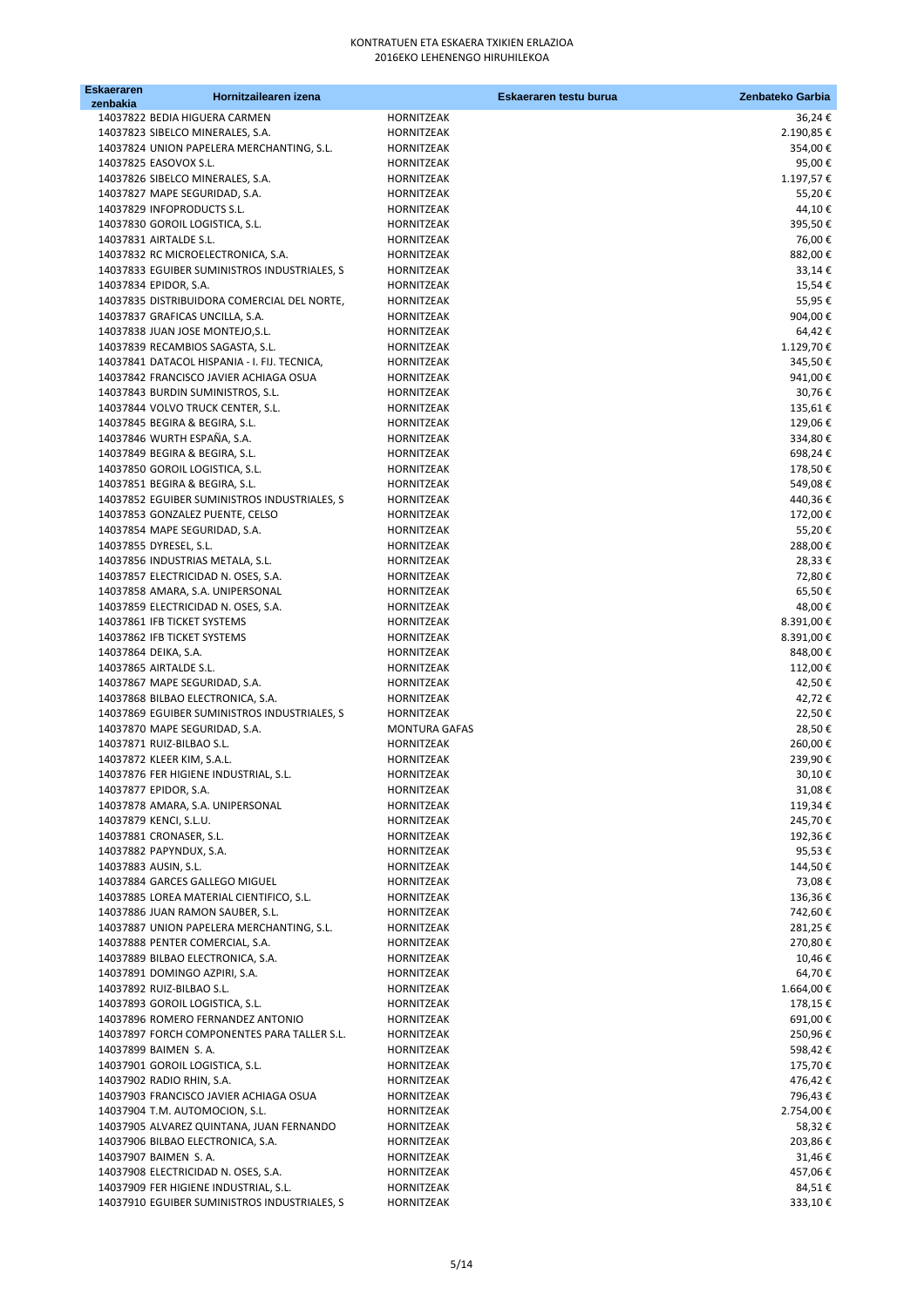| Eskaeraren<br>zenbakia | Hornitzailearen izena                                                            |                                 | Eskaeraren testu burua | Zenbateko Garbia      |
|------------------------|----------------------------------------------------------------------------------|---------------------------------|------------------------|-----------------------|
|                        | 14037911 AURTENETXEA, S.A.                                                       | <b>HORNITZEAK</b>               |                        | 87,27€                |
|                        | 14037912 INDUSTRIAS METALA, S.L.                                                 | HORNITZEAK                      |                        | 111,30€               |
|                        | 14037913 MAPE SEGURIDAD, S.A.                                                    | HORNITZEAK                      |                        | 144,00€               |
|                        | 14037914 DISTRIBUIDORA COMERCIAL DEL NORTE,                                      | HORNITZEAK                      |                        | 115,60€               |
|                        | 14037916 JUAN RAMON SAUBER, S.L.                                                 | HORNITZEAK                      |                        | 194,24€               |
|                        | 14037917 DENA DISTRIBUCION ELECTRONICA, S.L.                                     | HORNITZEAK                      |                        | 451,30€               |
|                        | 14037918 PRADA XXI, S.A.                                                         | HORNITZEAK                      |                        | 194,54€               |
| 14037919 ELZA S.L.     |                                                                                  | HORNITZEAK                      |                        | 505,20€               |
|                        | 14037920 GONZALEZ PUENTE, CELSO<br>14037921 RECAMBIOS SAGASTA, S.L.              | HORNITZEAK<br>HORNITZEAK        |                        | 196,00€<br>460,00€    |
|                        | 14037923 GENERAL INDUSTRIAL AUTOMOVIL, S.L.                                      | HORNITZEAK                      |                        | 327,11€               |
|                        | 14037924 SCHUNK IBERICA, S.A.                                                    | <b>HORNITZEAK</b>               |                        | 75,00€                |
|                        | 14037925 DENAROT ROTULOS                                                         | HORNITZEAK                      |                        | 496,00€               |
|                        | 14037926 RECAMBIOS SAGASTA, S.L.                                                 | HORNITZEAK                      |                        | 12,38€                |
|                        | 14037928 MAPE SEGURIDAD, S.A.                                                    | GAFAS                           |                        | 102,70€               |
|                        | 14037929 MAPE SEGURIDAD, S.A.                                                    | HORNITZEAK                      |                        | 37,90€                |
|                        | 14037930 VOLVO TRUCK CENTER, S.L.                                                | HORNITZEAK                      |                        | 2.675,88€             |
|                        | 14037931 GOROIL LOGISTICA, S.L.                                                  | HORNITZEAK                      |                        | 165,20€               |
| 14037932 VERKOL, S.A.  | 14037933 BLINKER ESPAÑA, S.A.                                                    | HORNITZEAK<br>HORNITZEAK        |                        | 181,80€<br>644,30€    |
|                        | 14037934 BEGIRA & BEGIRA, S.L.                                                   | HORNITZEAK                      |                        | 241,65€               |
|                        | 14037935 BERNER MONTAJE Y FIJACION, S.L.                                         | HORNITZEAK                      |                        | 142,59€               |
|                        | 14037936 GOROIL LOGISTICA, S.L.                                                  | HORNITZEAK                      |                        | 175,00€               |
|                        | 14037937 DL. DISTRIBUCIONES LOPETEGI, S.L.                                       | HORNITZEAK                      |                        | 149,44€               |
|                        | 14037938 FER HIGIENE INDUSTRIAL, S.L.                                            | HORNITZEAK                      |                        | 15,05€                |
|                        | 14037939 SUMINISTROS AÑORGA, S.L.                                                | HORNITZEAK                      |                        | 19,00€                |
| 14037941 SETALDE, S. A |                                                                                  | HORNITZEAK                      |                        | 53,99€                |
| 14037943 BAIMEN S.A.   |                                                                                  | HORNITZEAK                      |                        | 1.042,14 €            |
|                        | 14037944 TALL. ELECTROMECANICOS R. ZULUETA,                                      | HORNITZEAK                      |                        | 291,00€               |
|                        | 14037945 DISTRIBUIDORA COMERCIAL DEL NORTE,                                      | HORNITZEAK                      |                        | 21,80€                |
|                        | 14037946 CRONASER, S.L.<br>14037947 GOROIL LOGISTICA, S.L.                       | HORNITZEAK<br>HORNITZEAK        |                        | 318,25€<br>191,45€    |
|                        | 14037948 GARCES GALLEGO MIGUEL                                                   | HORNITZEAK                      |                        | 14,90€                |
|                        | 14037949 ATLAS BUS, S.L.                                                         | HORNITZEAK                      |                        | 1.843,79€             |
|                        | 14037950 WURTH ESPAÑA, S.A.                                                      | HORNITZEAK                      |                        | 76,60€                |
|                        | 14037951 KLEER KIM, S.A.L.                                                       | HORNITZEAK                      |                        | 84,97€                |
| 14037954 UNAMI, S.L.   |                                                                                  | HORNITZEAK                      |                        | 526,20€               |
|                        | 14037956 VOLVO TRUCK CENTER, S.L.                                                | HORNITZEAK                      |                        | 181,43€               |
|                        | 14037957 DATACOL HISPANIA - I. FIJ. TECNICA,                                     | HORNITZEAK                      |                        | 60,00€                |
|                        | 14037960 BEGIRA & BEGIRA, S.L.                                                   | HORNITZEAK                      |                        | 291,86€               |
|                        | 14037963 GOROIL LOGISTICA, S.L.                                                  | <b>HORNITZEAK</b>               |                        | 175,35€               |
|                        | 14037964 VOLVO TRUCK CENTER, S.L.<br>14037965 BEDIA HIGUERA CARMEN               | <b>HORNITZEAK</b><br>HORNITZEAK |                        | 1.300,35 €<br>154,33€ |
|                        | 14037966 ELECTRO VIZCAYA, S.A.L.                                                 | HORNITZEAK                      |                        | 83,28€                |
|                        | 14037967 GOROIL LOGISTICA, S.L.                                                  | HORNITZEAK                      |                        | 172,55€               |
|                        | 14037968 WURTH ESPAÑA, S.A.                                                      | HORNITZEAK                      |                        | 174,00€               |
| 14037969 AIRTALDE S.L. |                                                                                  | HORNITZEAK                      |                        | 73,95€                |
|                        | 14037970 JUAN RAMON SAUBER, S.L.                                                 | HORNITZEAK                      |                        | 347,76€               |
|                        | 14037971 MAPE SEGURIDAD, S.A.                                                    | HORNITZEAK                      |                        | 136,08€               |
|                        | 14037972 ALVAREZ QUINTANA, JUAN FERNANDO                                         | HORNITZEAK                      |                        | 42,60€                |
|                        | 14037974 PRADA XXI, S.A.                                                         | HORNITZEAK                      |                        | 4,33 €                |
|                        | 14037975 JUAN RAMON SAUBER, S.L.                                                 | HORNITZEAK                      |                        | 42,71€                |
|                        | 14037976 LUBRICANTES ESPECIALES LANCAR, S.L.<br>14037977 JUAN JOSE MONTEJO, S.L. | HORNITZEAK<br>HORNITZEAK        |                        | 198,72€<br>297,08€    |
| 14037978 BAIMEN S.A.   |                                                                                  | HORNITZEAK                      |                        | 1.685,84€             |
|                        | 14037979 ROTULA STUDIO GOIHERRI S.L.                                             | HORNITZEAK                      |                        | 228,67€               |
|                        | 14037980 MANIPULADOS AZPEITIA, S.L.                                              | HORNITZEAK                      |                        | 240,00€               |
|                        | 14037982 ELECTROSON, S.A. SAN SEBASTIAN                                          | HORNITZEAK                      |                        | 997,62€               |
|                        | 14037983 BLINKER ESPAÑA, S.A.                                                    | HORNITZEAK                      |                        | 902,18€               |
|                        | 14037984 EGUIBER SUMINISTROS INDUSTRIALES, S                                     | HORNITZEAK                      |                        | 53,91€                |
|                        | 14037985 GOROIL LOGISTICA, S.L.                                                  | HORNITZEAK                      |                        | 163,45€               |
|                        | 14037986 SERIGRAFIA ARCOSAN, S.A.L.                                              | HORNITZEAK                      |                        | 350,00€               |
|                        | 14037988 T.M. AUTOMOCION, S.L.                                                   | HORNITZEAK                      |                        | 146,40€               |
|                        | 14037989 T.M. AUTOMOCION, S.L.<br>14037990 BLINKER ESPAÑA, S.A.                  | HORNITZEAK<br>HORNITZEAK        |                        | 1.237,32 €<br>273,91€ |
|                        | 14037991 BERNER MONTAJE Y FIJACION, S.L.                                         | HORNITZEAK                      |                        | 670,41€               |
|                        | 14037992 BERNER MONTAJE Y FIJACION, S.L.                                         | HORNITZEAK                      |                        | 262,08€               |
|                        | 14037993 FADEKAR GUIPUZCOA, S.L.                                                 | HORNITZEAK                      |                        | 3.518,50€             |
|                        | 14037994 WURTH ESPAÑA, S.A.                                                      | HORNITZEAK                      |                        | 30,74€                |
|                        | 14037995 BEGIRA & BEGIRA, S.L.                                                   | HORNITZEAK                      |                        | 232,29€               |
|                        | 14037996 MAPE SEGURIDAD, S.A.                                                    | HORNITZEAK                      |                        | 49,75€                |
|                        | 14037997 ELECTRICIDAD N. OSES, S.A.                                              | HORNITZEAK                      |                        | 420,71€               |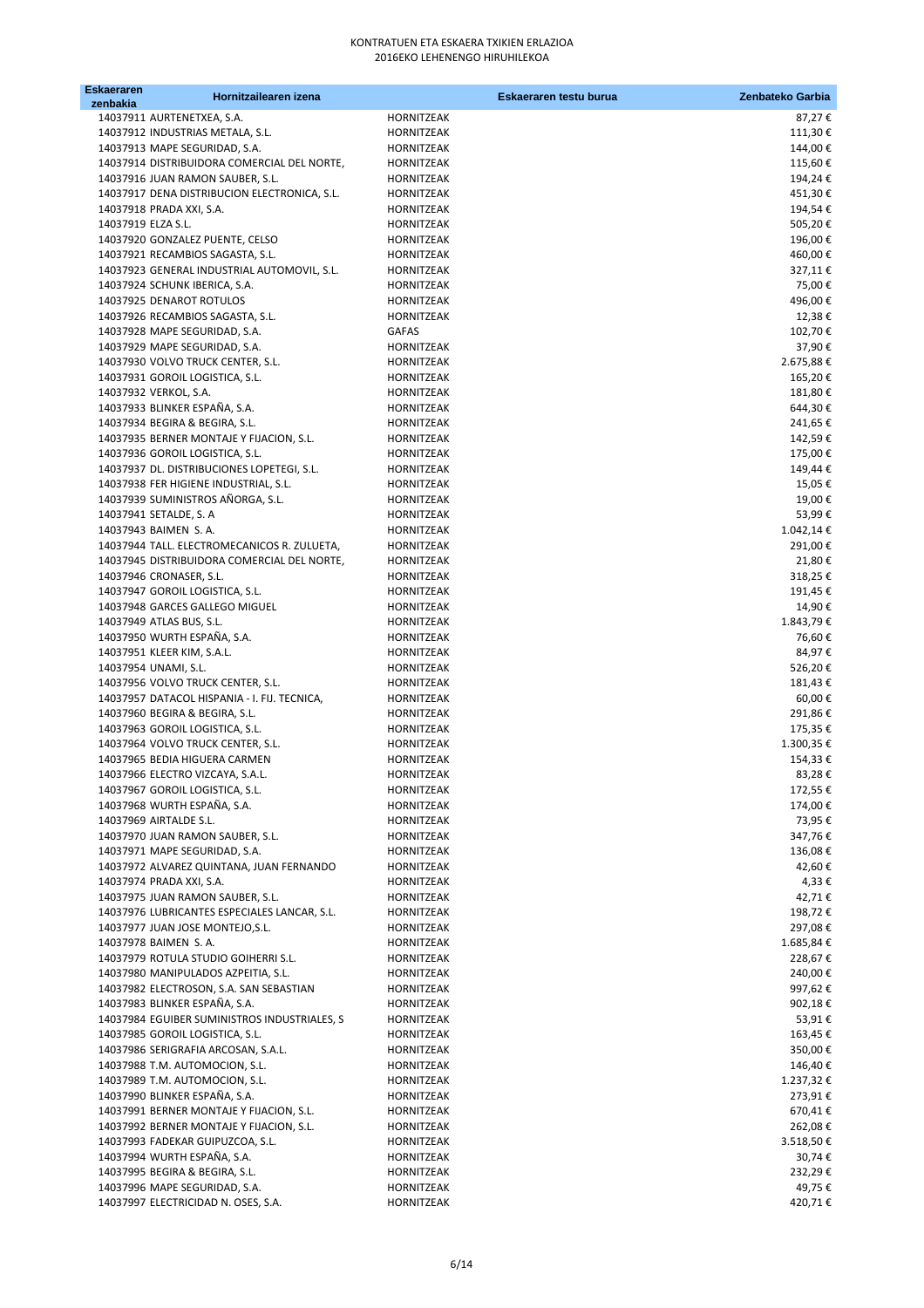| Eskaeraren                 | Hornitzailearen izena                                                        |                          | Eskaeraren testu burua | Zenbateko Garbia     |
|----------------------------|------------------------------------------------------------------------------|--------------------------|------------------------|----------------------|
| zenbakia                   | 14037998 JUNTAS BESMA, S.A.                                                  | HORNITZEAK               |                        | 23,00€               |
| 14037999 RADIAL, S.L.      |                                                                              | HORNITZEAK               |                        | 1.102,96€            |
|                            | 14038000 FAIVELEY TRANSPORT IBERICA, S.A.                                    | HORNITZEAK               |                        | 140,00€              |
| 14038001 ROEIRASA          |                                                                              | HORNITZEAK               |                        | 472,62€              |
|                            | 14038002 EGUIBER SUMINISTROS INDUSTRIALES, S                                 | HORNITZEAK               |                        | 111,12€              |
| 14038003 VERKOL, S.A.      |                                                                              | HORNITZEAK               |                        | 719,40€              |
| 14038004 EPIDOR, S.A.      |                                                                              | HORNITZEAK               |                        | 72,32€               |
|                            | 14038005 SUMINISTROS MUGARRA, S.L.<br>14038006 BURDIN SUMINISTROS, S.L.      | HORNITZEAK               |                        | 139,00€              |
| 14038007 PRADA XXI, S.A.   |                                                                              | HORNITZEAK<br>HORNITZEAK |                        | 62,40€<br>22,30€     |
|                            | 14038008 GONZALEZ PUENTE, CELSO                                              | HORNITZEAK               |                        | 172,00€              |
|                            | 14038009 RECAMBIOS SAGASTA, S.L.                                             | HORNITZEAK               |                        | 209,70€              |
| 14038010 MONTTE, S.L.      |                                                                              | HORNITZEAK               |                        | 1.936,76€            |
|                            | 14038011 ELECTRICIDAD N. OSES, S.A.                                          | HORNITZEAK               |                        | 25,00€               |
|                            | 14038012 GOROIL LOGISTICA, S.L.                                              | HORNITZEAK               |                        | 175,00€              |
|                            | 14038013 INFOPRODUCTS S.L.                                                   | HORNITZEAK               |                        | 45,60€               |
|                            | 14038014 DENAROT ROTULOS                                                     | HORNITZEAK               |                        | 145,00€              |
|                            | 14038015 BILBAO ELECTRONICA, S.A.                                            | HORNITZEAK               |                        | 146,66€              |
|                            | 14038016 GRAFICAS UNCILLA, S.A.<br>14038017 INFOPRODUCTS S.L.                | HORNITZEAK<br>HORNITZEAK |                        | 784,00€<br>3.209,63€ |
| 14038018 ATLAS BUS, S.L.   |                                                                              | HORNITZEAK               |                        | 1.727,30€            |
|                            | 14038019 GOROIL LOGISTICA, S.L.                                              | HORNITZEAK               |                        | 175,70€              |
|                            | 14038020 PATENTES TALGO, S.I.                                                | HORNITZEAK               |                        | 1.629,45€            |
|                            | 14038021 ALVAREZ QUINTANA, JUAN FERNANDO                                     | HORNITZEAK               |                        | 47,49€               |
|                            | 14038022 EGUIBER SUMINISTROS INDUSTRIALES, S                                 | HORNITZEAK               |                        | 27,71€               |
|                            | 14038023 ASIER DILIZ FERNANDEZ                                               | HORNITZEAK               |                        | 200,00€              |
|                            | 14038024 PEGAMO SUMINISTROS, S.L.                                            | HORNITZEAK               |                        | 185,00€              |
|                            | 14038025 TALL. ELECTROMECANICOS R. ZULUETA,                                  | <b>HORNITZEAK</b>        |                        | 823,68€              |
|                            | 14038027 GONZALEZ PUENTE, CELSO                                              | HORNITZEAK               |                        | 368,00€              |
|                            | 14038029 FER HIGIENE INDUSTRIAL, S.L.                                        | HORNITZEAK               |                        | 30,10€               |
|                            | 14038030 MAPE SEGURIDAD, S.A.<br>14038031 REPUESTOS INDUSTRIALES ANSIO, S.C. | HORNITZEAK<br>HORNITZEAK |                        | 73,60€<br>766,90€    |
|                            | 14038033 BLINKER ESPAÑA, S.A.                                                | HORNITZEAK               |                        | 49,61€               |
| 14038034 ICER RAIL, S.L.   |                                                                              | HORNITZEAK               |                        | 7.392,00€            |
|                            | 14038035 JUAN RAMON SAUBER, S.L.                                             | HORNITZEAK               |                        | 42,71€               |
|                            | 14038036 JOSE MANUEL ELIZALDE, S.A.                                          | HORNITZEAK               |                        | 54,60€               |
|                            | 14038037 TXOFRE SUMINISTROS INDUSTRIALES                                     | HORNITZEAK               |                        | 109,96€              |
|                            | 14038038 TXOFRE SUMINISTROS INDUSTRIALES                                     | HORNITZEAK               |                        | 27,88€               |
|                            | 14038039 TXOFRE SUMINISTROS INDUSTRIALES                                     | HORNITZEAK               |                        | 45,93€               |
|                            | 14038040 JUNIOR DERQUI, S.L.                                                 | HORNITZEAK               |                        | 263,18€              |
|                            | 14038041 COMERCIAL QUIMICA HERBE, S.L.                                       | HORNITZEAK               |                        | 89,23€               |
| 14038045 ATLAS BUS, S.L.   | 14038044 GOROIL LOGISTICA, S.L.                                              | HORNITZEAK<br>HORNITZEAK |                        | 114,45€<br>3.828,78€ |
|                            | 14038046 T.M. AUTOMOCION, S.L.                                               | HORNITZEAK               |                        | 985,40€              |
| 14038047 KLEER KIM, S.A.L. |                                                                              | HORNITZEAK               |                        | 790,93€              |
| 14038048 COPREIN, S.L.     |                                                                              | HORNITZEAK               |                        | 1.147,80€            |
|                            | 14038049 GOROIL LOGISTICA, S.L.                                              | HORNITZEAK               |                        | 189,35€              |
| 14038050 ATLAS BUS, S.L.   |                                                                              | HORNITZEAK               |                        | 627,89€              |
|                            | 14038051 WURTH ESPAÑA, S.A.                                                  | HORNITZEAK               |                        | 204,21€              |
|                            | 14038052 EGUIBER SUMINISTROS INDUSTRIALES, S                                 | HORNITZEAK               |                        | 107,61€              |
|                            | 14038053 MAPE SEGURIDAD, S.A.                                                | HORNITZEAK               |                        | 37,90€               |
|                            | 14038054 MAPE SEGURIDAD, S.A.<br>14038055 CRESPO MENDIKOTE, J.LUIS           | HORNITZEAK<br>HORNITZEAK |                        | 75,80€<br>73,75€     |
|                            | 14038056 BERNER MONTAJE Y FIJACION, S.L.                                     | HORNITZEAK               |                        | 82,31€               |
|                            | 14038059 Rail Line Components S.L.U.                                         | HORNITZEAK               |                        | 1.852,80€            |
|                            | 14038060 CONTACTOS SOLICON, S.L.                                             | HORNITZEAK               |                        | 2.933,40€            |
|                            | 14038061 EGUIBER SUMINISTROS INDUSTRIALES, S                                 | HORNITZEAK               |                        | 50,11€               |
|                            | 14038062 INDUSTRIAS METALA, S.L.                                             | HORNITZEAK               |                        | 12,22€               |
|                            | 14038063 MAPE SEGURIDAD, S.A.                                                | HORNITZEAK               |                        | 161,50€              |
|                            | 14038064 LUBRICANTES ESPECIALES LANCAR, S.L.                                 | HORNITZEAK               |                        | 198,72€              |
|                            | 14038065 CALDERERIA ANBOTO, S.L.                                             | HORNITZEAK               |                        | 120,00€              |
| 14038066 MELCAR, S.L.      |                                                                              | HORNITZEAK               |                        | 171,60€              |
| 14038067 ROEIRASA          | 14038068 EGUIBER SUMINISTROS INDUSTRIALES, S                                 | HORNITZEAK<br>HORNITZEAK |                        | 74,34€<br>14,61€     |
| 14038069 VERKOL, S.A.      |                                                                              | HORNITZEAK               |                        | 162,90€              |
| 14038070 PRADA XXI, S.A.   |                                                                              | HORNITZEAK               |                        | 15,49€               |
| 14038071 ROEIRASA          |                                                                              | HORNITZEAK               |                        | 61,95€               |
| 14038072 VERKOL, S.A.      |                                                                              | HORNITZEAK               |                        | 131,85€              |
| 14038073 EPIDOR, S.A.      |                                                                              | HORNITZEAK               |                        | 60,00€               |
|                            | 14038074 DESAIN INGENIERIA MEDIOAMBIENTAL, S                                 | HORNITZEAK               |                        | 22,26€               |
| 14038075 PRADA XXI, S.A.   |                                                                              | HORNITZEAK               |                        | 54,20€               |
|                            | 14038076 SANDVIK ESPAÑOLA, S.A.                                              | HORNITZEAK               |                        | 97,18€               |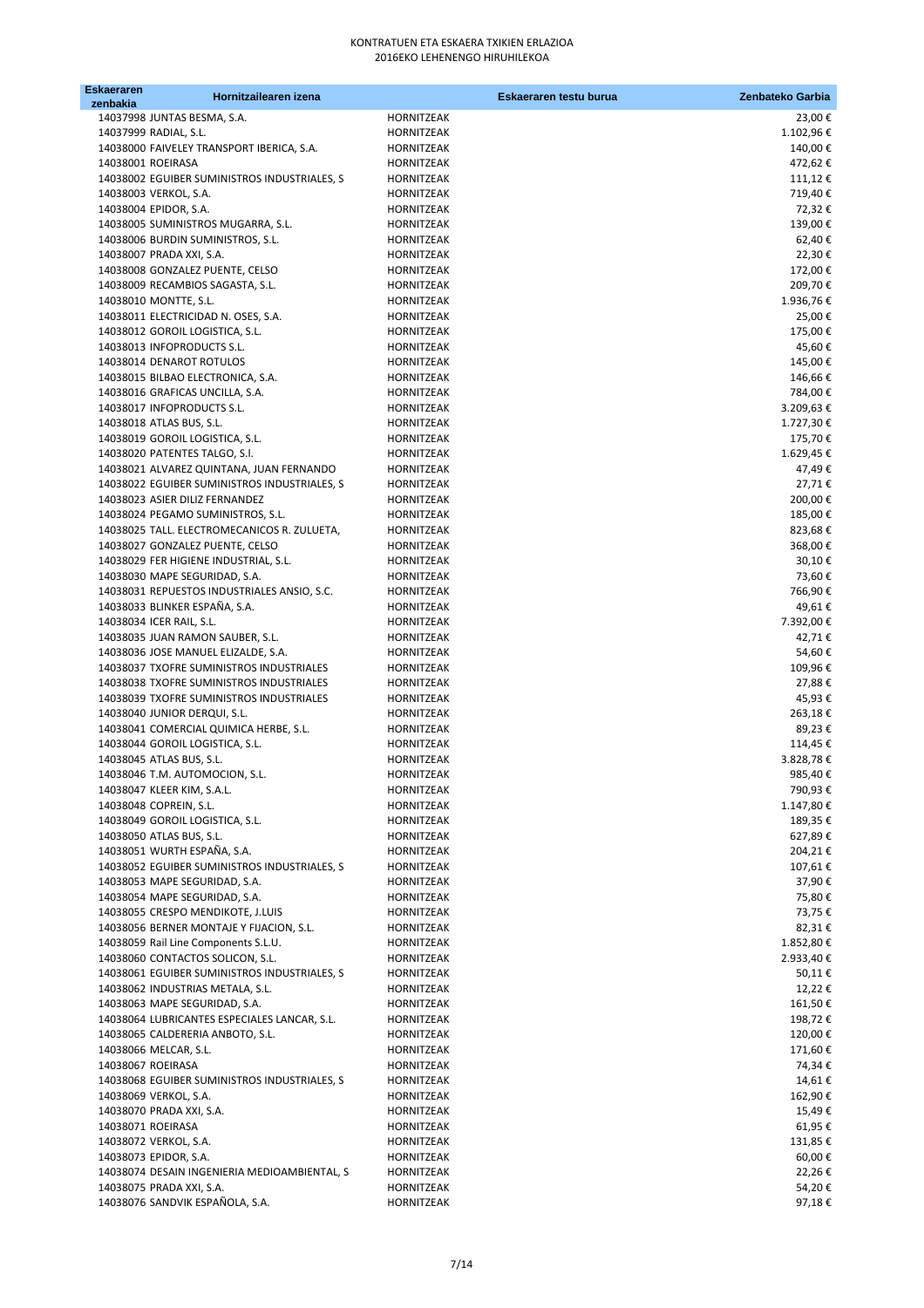| <b>Eskaeraren</b><br>zenbakia | Hornitzailearen izena                                           | Eskaeraren testu burua                                                                             | Zenbateko Garbia      |
|-------------------------------|-----------------------------------------------------------------|----------------------------------------------------------------------------------------------------|-----------------------|
|                               | 14038077 BAIMEN S.A.                                            | <b>HORNITZEAK</b>                                                                                  | 172,64€               |
|                               | 14038078 ELECTRICIDAD N. OSES, S.A.                             | HORNITZEAK                                                                                         | 85,28€                |
|                               | 14038079 DENA DISTRIBUCION ELECTRONICA, S.L.                    | HORNITZEAK                                                                                         | 10.560,00€            |
|                               | 14038080 DENAROT ROTULOS                                        | HORNITZEAK                                                                                         | 46,40€                |
|                               | 14038081 GOROIL LOGISTICA, S.L.                                 | HORNITZEAK                                                                                         | 87,50€                |
|                               | 14038082 VOLVO TRUCK CENTER, S.L.                               | <b>HORNITZEAK</b>                                                                                  | 484,70€               |
|                               | 14038083 BEDIA HIGUERA CARMEN                                   | HORNITZEAK                                                                                         | 107,25€               |
|                               | 14038085 AURTENETXEA, S.A.<br>14038086 ROMERO FERNANDEZ ANTONIO | HORNITZEAK<br>HORNITZEAK                                                                           | 24,64€<br>220,00€     |
|                               | 14038087 ELECTRICIDAD N. OSES, S.A.                             | HORNITZEAK                                                                                         | 62,70€                |
|                               | 14038088 PROLUTEC S.A.                                          | <b>HORNITZEAK</b>                                                                                  | 1.461,00€             |
|                               | 14038090 GOROIL LOGISTICA, S.L.                                 | HORNITZEAK                                                                                         | 200,90€               |
|                               | 14038092 GOROIL LOGISTICA, S.L.                                 | HORNITZEAK                                                                                         | 303,45€               |
| C12022003                     | ANGEL IGLESIAS S.A.                                             | VANDALISMOS VITORIA-GASTEIZ 2015                                                                   | 3.907,29€             |
| C12022004                     | PRIMION DIGITEK, S.L.U.                                         | MANTENIMIENTO 2016 CTROL PRESENCIA/ACCESO DIGITEK                                                  | 5.789,13€             |
| C12022005                     | OFIMATIKA LAN, S.L.L.                                           | MANTENIMIENTO ANUAL 2016 IMPRESORAS CARNETS EVOLIS                                                 | 8.220,00€             |
| C12022006                     | CONSTRUCCION Y AUX. DE FF.CC., S.A.                             | CAF EXTRACCION IMAGENES DICIEMBRE 2015                                                             | 807,52€               |
| C12022010<br>C12022012        | JUAN ALMANDOZ, S.L.<br>IBERMATICA, S.A.                         | REPARACION OPEL<br>EQUIPAMIENTO INFORMATICO KVM                                                    | 146,73€<br>924,00€    |
| C12022013                     | ECONOCOM ERMESTEL S.L.                                          | BATERIA SUSTITUCION MPC01 (TOSHIBA SATELLITE 4090)                                                 | 98,41€                |
| C12022015                     | QUICK, C. FOT. INTEGRAL, S.L.                                   | MODIFICACIÓN TOTEM CAMPAÑA BAI                                                                     | 575,00€               |
| C12022016                     | <b>ALBATROS S.L</b>                                             | SUMIN COMPONENTES CONVERTIDOR REV. P3 TRANV. S/400                                                 | 17.210,50€            |
| C12022017                     | GOMEZ-ACEBO & POMBO ABOGADOS, S.L.P                             | DESARROLLO PROTOCOLO MºFOMENTO-G VASCO-G NAVARRO                                                   | 15.000,00€            |
| C12022018                     | MM ASESORES TALAVERA, S.C.                                      | WEB EMPRESAS FINANCIERAS                                                                           | 144,00€               |
| C12022026                     | ACHILLES SOUTH EUROPE S.L.U                                     | <b>CUOTA PROTRANS 2016</b>                                                                         | 6.718,00€             |
| C12022027                     | EATON INDUSTRIES (Spain), S.L.                                  | MANTENIMIENTO SAIS LUTXNA, LEBARIO, GASTEIZ                                                        | 3.600,00€             |
| C12022028                     | <b>IDASA SISTEMAS, S.L</b>                                      | MANTENIMIENTO ANUAL APLICACIÓN ROSMIMAN (2016)<br>PROMOCIÓN DE EUSKERA                             | 4.100,00€             |
| C12022029<br>C12022030        | ULIBARRI EUSKALTEGIA<br>COMERCIAL ALDAZABAL, S.L.               | CAMPAÑA DDD 2016                                                                                   | 512,00€<br>15.654,00€ |
| C12022031                     | REVENGA INGENIEROS, S.A.                                        | 2015.12 CABLEADO PARA EL VIDEOGRABADOR                                                             | 1.500,00€             |
| C12022032                     | MIGUEL ANGEL SOBRON EXPRESS, S.L.                               | ENVIO MAQ. ULTRASONIDOS                                                                            | 27,45€                |
| C12022033                     | ARTEAGA ELKANO MIKEL                                            | BALDA CUARTO TEVAS DONOSTI                                                                         | 135,00€               |
| C12022034                     | DRAGER SAFETY HISPANIA, S.A.                                    | REVISIÓN DRUGTEST, ALCOTEST Y CAMBIO DE BATERIAS                                                   | 975,75€               |
| C12022035                     | SUBITO COMUNICACIONES, S.L.                                     | CAMPAÑA BIZIEUSKOTREN HORRELA BAI                                                                  | 4.000,00€             |
| C12022037                     | GOIRI 78, S.L.                                                  | REPARACION FURGONETA FORD TRANSIT BI6679BY                                                         | 98,00€                |
| C12022038                     | URBI MOTOR S.A.                                                 | REPARACIÓN VEHÍCULO 6192 GKY                                                                       | 89,92€                |
| C12022039                     | INSTALACIONES ELECTROMEC. BILAUTO,                              | AJUSTAR SENSOR IMPULSOS TRE ARRASTRE MÁQUINA LAVAR<br>PROMOCIÓN DE EUSKERA                         | 72,00€                |
| C12022040<br>C12022041        | ZORNOTZAKO BARNETEGIA<br>BILBAO METROPOLI-30                    | BM30 CUOTA ANUAL 2016                                                                              | 391,30€<br>12.000,00€ |
| C12022042                     | ATUC-ASOC.EMPRESAS GESTORAS TTES.UR                             | ATUC CUOTA ANUAL 2016                                                                              | 3.526,00€             |
| C12022043                     | ARTEAGA ELKANO MIKEL                                            | CERRADURAS AMARA TAQUILLA                                                                          | 95,00€                |
| C12022044                     | TRANSPORTES VICUÑA, S.A.                                        | RESTAURACIÓN DRESINA D-1 SEFT                                                                      | 8.850,00€             |
| C12022045                     | REVENGA INGENIEROS, S.A.                                        | 2015.12 TRASLADO LECTOR DE MATRÍCULAS LEBARIO                                                      | 12.778,73€            |
| C12022047                     | SEGURILIGHT SEÑALIZACION, S.L.L.                                | 2016.01 MANTENIMIENTO HUELLAS HENDAIA                                                              | 770,00€               |
| C12022048                     | INSTALACIONES ELECTROMEC. BILAUTO,                              | MODIFICAR POSIC. MOTOR PORTON EXTERIOR COCH. ELG.                                                  | 369,96€               |
| C12022049                     | INSTALACIONES ELECTROMEC. BILAUTO,                              | REP. SOPORTE BOQUEREL SURTIDOR GASOIL COCH. ZUMAIA                                                 | 312,08€               |
| C12022050<br>C12022051        | MIRANDAOLA SERV. MEDIOAMBIENTALES<br>CARROCERIAS PAREIZO, S.L.  | AUDITORIA INTERNA SISTEMA GESTIÓN AMBIENTAL - 2016<br>REFORZAR PUERTA CABINA CONDUCTOR AUTOBÚS 493 | 2.590,00€<br>890,00€  |
| C12022052                     | TALLER ELECTRICO ALJAMA, C.B.                                   | REV/PRECINT. (BIANUAL) TACOGRAFO ANALOG. AUTOB 454                                                 | 95,50€                |
| C12022053                     | RUIZ LOBATO XABIER                                              | TRABAJOS CAPINTERÍA EN DESPACHO ATXURI                                                             | 962,00€               |
| C12022054                     | ENEGAS, S.A.                                                    | CONTRATO MNTO. INSTALACIÓN GAS DE LEIOA AÑO 2016                                                   | 746,43€               |
| C12022055                     | MADIC IBERIA, S.L.                                              | PREPARAR NUEVA BOCA DE CARGA EN DEPOSITO COMBUST.                                                  | 475,00€               |
| C12022056                     | ORONA S. COOP. LTDA.                                            | MANTENIMIENTO ANUAL SCENSOR SUBESTACIÓN MUSEO                                                      | 1.038,36€             |
| C12022057                     | MEDIOSCOM                                                       | <b>CARTEL TARIFAS ENERO</b>                                                                        | 2.465,61€             |
| C12022058                     | EDITORA DEL PAIS VASCO                                          | ANUNCIO GUÍA INNOVACIÓN                                                                            | 1.000,00€             |
| C12022059                     | ASOCIACION PROGRESO DIRECCION<br>ASOC NAVARRA AMIGOS FFCC       | <b>CUOTA ASOCIADO APD</b><br>EXPOSICIÓN SÚBETE AL TREN 2015 2016                                   | 3.390,00€             |
| C12022060<br>C12022062        | URTALUR, S.L.                                                   | MNTO. SEMESTRAL SEPARADORES H.C. LEIOA AÑO 2016                                                    | 350,00€<br>3.397,59€  |
| C12022064                     | CARROCERIAS PAREIZO, S.L.                                       | REPARAR GOLPES EN GENERAL DEL BUS 664 DE LEIOA                                                     | 3.598,11€             |
| C12022065                     | GRUAS Y TRANSPORTES IBARRONDO, S.A.                             | CONTRATACIÓN DE 12 TRANSPORTES 2016                                                                | 3.072,00€             |
| C12022066                     | ETRA NORTE, S.A.                                                | CUBE BARIK A SAE+ BILLETAJE 4 VEHÍCULOS BIZAKIBUS                                                  | 4.792,28€             |
| C12022067                     | PATENTES TALGO, S.L                                             | SUMINISTRO DE DISPOSITIVO DE LECTURA TAG PARA EMU                                                  | 4.016,40€             |
| C12022068                     | ISTOBAL ESPAÑA SLU                                              | CONEXIONADO RECICLADORA ZONA AUTOBUSES LEBARIO                                                     | 3.658,00€             |
| C12022069                     | TRANSPORTES VICUÑA, S.A.                                        | TRANSPORTE DRESINA D-2 ALSASUA-MUSEO                                                               | 2.500,00€             |
| C12022071                     | PROCLAMA PUBLICIDAD, S.L.                                       | <b>IMPRESIÓN MUPIS</b>                                                                             | 7.051,20€             |
| C12022072<br>C12022073        | INNOVA IMAGEN Y COMUNICACION, S.L.<br>PKF ATTEST ITC, S.L.      | RENOVACIÓN DOMINIOS WEB MUSEO<br>CURSO AGENTE TRANVIA TEST PSICOTECNICOS Y PERSONAL                | 52,50€<br>800,00€     |
| C12022074                     | COPROHI, S.L.                                                   | SUMINISTRO DE MOBILIARIO (3 PERCHEROS)                                                             | 164,70€               |
| C12022075                     | SERKONTEN - SCIO. CONT. HIGIENICO S                             | MANTENIMIENTO ALFOMBRA MOTEADA OIT 2016                                                            | 143,23€               |
| C12022076                     | TELEFONICA DE ESPAÑA, S.A. SDAD UNI                             | EQUIPAMIENTO PARA DIVERSAS SEDES                                                                   | 17.833,33 €           |
| C12022077                     | TEMPO CLIMATIZACION S.L.                                        | MANTENIMIENTO INSTALACIONES DE CALEFACCIÓN MUSEO                                                   | 10.869,88€            |
| C12022078                     | RENFE MERCANCIAS, S.A.                                          | SUBCONTRATACIÓN RENFE AM TRANSPORTE MADERA                                                         | 7.520,00€             |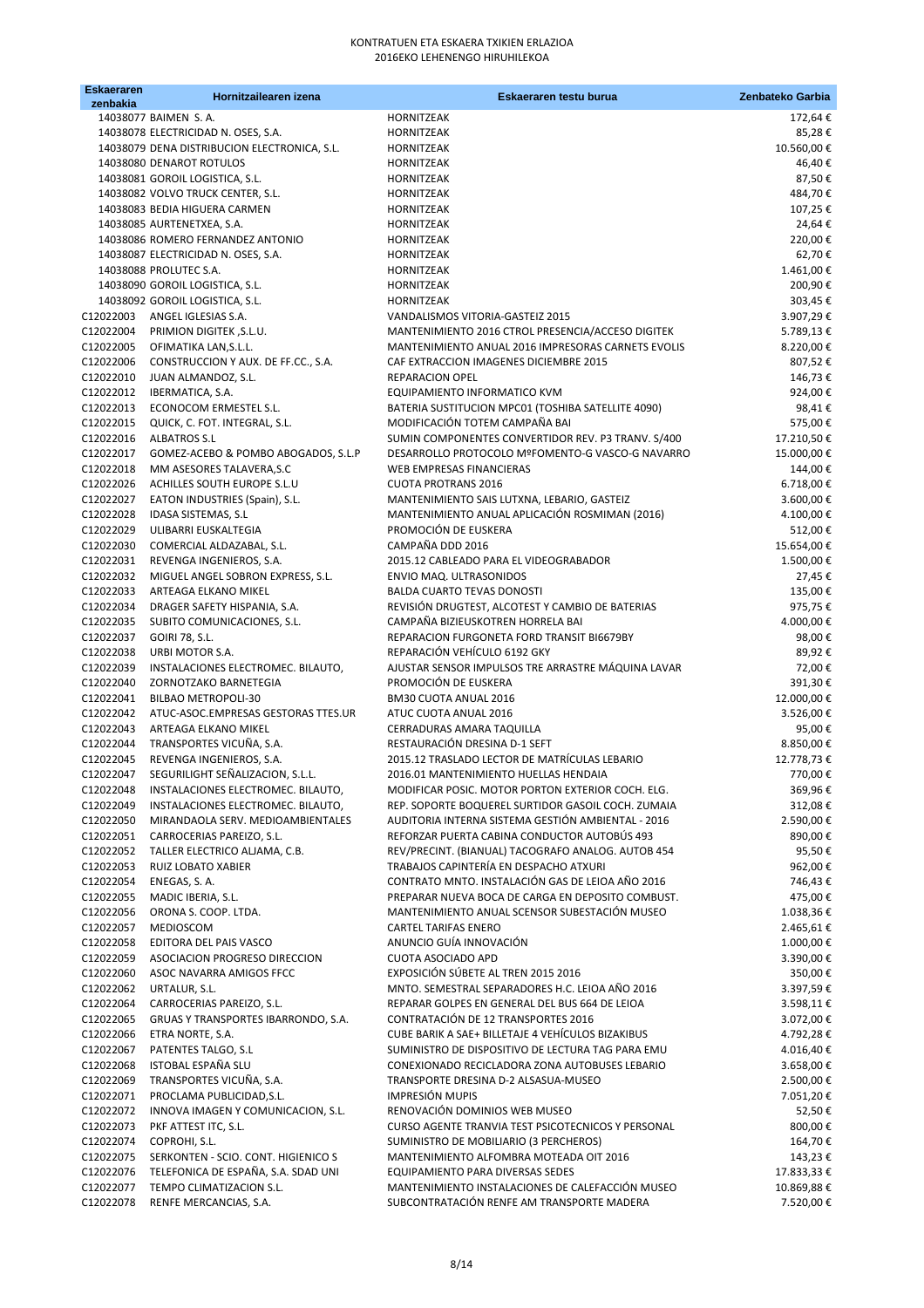| <b>Eskaeraren</b><br>zenbakia | Hornitzailearen izena                                           | Eskaeraren testu burua                                                                                 | Zenbateko Garbia       |
|-------------------------------|-----------------------------------------------------------------|--------------------------------------------------------------------------------------------------------|------------------------|
| C12022080                     | FERNANDEZ ILARDIA MARIA DOLORES                                 | LIMPIEZA DE BATAS SERVICIO MÉDICO 2016                                                                 | 700,00€                |
| C12022081                     | HEGOAK, S. L.                                                   | SERVICIO MENSAJERIA URBANA 2016 ATXURI                                                                 | 3.000,00€              |
| C12022082                     | RAFAEL ALCORTA Y ABOGADOS, S.L.                                 | ABOGADOS LABORALISTAS AUTOS 499/15 Y 346/15                                                            | 460,00€                |
| C12022083                     | CONSTRUC. Y REF. ALDA, S.L.                                     | REP. EN ARQUETA VACIADO WC DE UT<br>MANTENIMIENTO AIRE ACONDICIONADO COCHES FUNICULAR                  | 621,60€                |
| C12022084<br>C12022085        | TAREMAN, S. L.<br>CRUZA MANTENIMIENTO, S.L.                     | MANTENIMIENTO CALEFACCION LUTXANA AÑO 2016                                                             | 315,16€<br>1.096,25€   |
| C12022086                     | TAREMAN, S.L.                                                   | REFORMA EMBOQUES AIRE ACONDICIONADO FUNICULAR                                                          | 765,00€                |
| C12022087                     | CONSTRUCCION Y AUX. DE FF.CC., S.A.                             | IMPUESTO DE GASES FLUORADOS 3º TRIMESTRE 2015                                                          | 1.076,96€              |
| C12022088                     | CODEAM, S.L.                                                    | SUSTITUCION PURGADOR AUTOMATICO Y DE TRATECNICA.                                                       | 200,00€                |
| C12022089                     | EUSKAL EDITOREA, S.L.                                           | SUSCRIPCION "BERRIA" 01/01/16 AL 31/12/16                                                              | 324,56€                |
| C12022090<br>C12022091        | TELECOM Y NOVATECNO S.A<br>TELECOM Y NOVATECNO S.A              | RENOVACION SOPORTE Y MANTENIMIENTO ISLAS WIFI<br>RENOVACION LICENCIA Y SOPORTE CISCO PRIME 2016        | 2.884,00€<br>590,66€   |
| C12022092                     | ASOCIACION PROGRESO DIRECCION                                   | FORMACIÓN METODOLOGÍA SCRUM                                                                            | 165,00€                |
| C12022093                     | FONTANERIA MEZGO, S.L.                                          | MANTENIMIENTO FONTANERIA 2016 ATXURI                                                                   | 2.000,00€              |
| C12022094                     | MONTAJES ELECTRICOS SAN IGNACIO, S.                             | MANTENIMIENTO ELECTRICIDAD 2016 ATXURI                                                                 | 3.000,00€              |
| C12022095                     | <b>NORATEK</b>                                                  | COLOCACION SISTEMA ANTIPANICO PUERTA FUNICULAR                                                         | 475,00€                |
| C12022096                     | SERKONTEN - SCIO. CONT. HIGIENICO S                             | MANT. ALFOMBRA Y CONTENEDORES 2016 ATXURI                                                              | 1.200,00€              |
| C12022097<br>C12022098        | JUAN JOSE MONTEJO, S.L.<br>UNAI ROBREDO RUIZ                    | MANTENIMIENTO CERRAJERIA 2016 ATXURI<br>VIDEO ANIMACIÓN PLAN DE RESIDUOS URBANOS                       | 3.000,00€<br>4.270,00€ |
| C12022099                     | MADIC IBERIA, S.L.                                              | INSTALAC. 2º DEPOSITO GASOIL+LEGALIZ. INDUST. ELG.                                                     | 2.822,00€              |
| C12022101                     | INDUSTRIAS ELECTRIC. HERGOROS, S.L.                             | MNTO. Y REP. DE MT 448484                                                                              | 1.705,00€              |
| C12022102                     | THYSSENKRUPP ELEVADORES, S.L.                                   | MANTENIMIENTO ANUAL SCENSOR ESTACIÓN MUSEO                                                             | 1.205,00€              |
| C12022103                     | ENRIQUE ALMEIDA PASCUAL                                         | LAVADO DE VEHICULOS DE EMPRESA                                                                         | 500,00€                |
| C12022104<br>C12022105        | CEDERIKA RECYCLING SOLUTIONS S.L<br>PORMANORTE, S.L.            | RECOGIDA Y RECICLAJE CD/DVD 2016<br>MANTENIMIENTO PUERTA AUTOMATICA OIT GASTEIZ 2016                   | 100,00€<br>416,00€     |
| C12022106                     | UIC - UNION INTERNAT. DES CHEMINS D                             | <b>CUOTA ANUAL UIC 2016</b>                                                                            | 13.300,00€             |
| C12022107                     | HORNBY ESPAÑA, S.A.                                             | COMPRA VAGONES FOUDRE ELECTROTRÉN TIENDA MUSEO                                                         | 219,42€                |
| C12022108                     | JUAN JOSE MONTEJO, S.L.                                         | COPIAS LLAVES MAESTRA AULAS FORMACIÓN                                                                  | 34,65€                 |
| C12022109                     | ACONDICIONAMIENTOS DONOSTI, S.L.                                | REFORMA CLIMATIZACION SIMULADORES ARASO                                                                | 823,40€                |
| C12022110                     | BERRIAIR, S.L.L.                                                | CONTRATO DE MANTENIMIENTO COMPRESOR LAVADERO 2016                                                      | 662,00€                |
| C12022111<br>C12022112        | TECN. DE LA ELECTRONICA, S.A.L.<br>SUPREME FLOORS IBERICA, S.L. | REPARACION ALUMBRADO VIA 1 TALLER LUTXANA<br>SUELO EN LAVADERO DE TRENES                               | 511,00€<br>131,25€     |
| C12022113                     | ADEKUA SEGURIDAD, S.L.                                          | MNTO. LINEAS DE VIDA 2016                                                                              | 912,75€                |
| C12022114                     | SERVIRREINER, S.L.                                              | DISPENSADOR AGUA ATXURI                                                                                | 750,00€                |
| C12022115                     | ISTOBAL ESPAÑA SLU                                              | MANTENIMIENTO MAQUINAS DE LAVADO ISTOBAL 2016                                                          | 1.884,00€              |
| C12022116                     | CHRIST EQUIPAMIENTO DE LAVADO, S.L.                             | MANTENIMIENTO PUENTE DE LAVADO LUTXANA 2016                                                            | 1.438,20€              |
| C12022117<br>C12022118        | MIGUEL ANGEL SOBRON EXPRESS, S.L.<br>ONDOAN SERVICIOS, S.A.     | TRANSPORTE DE PAQUETERIA MES DICIEMBRE 2015<br>CLIMATIZACION EN SALA DE SIMULADORES                    | 3.070,29€<br>3.512,00€ |
| C12022119                     | ANTONIO RODRÍGUEZ PERIRA                                        | <b>TRASLADOS</b>                                                                                       | 730,00€                |
| C12022120                     | SERVICIOS POSTALES DEL PAIS VASCO                               | SERVICIOS POSTALES 2016                                                                                | 3.500,00€              |
| C12022121                     | LEGEMON,S.L.                                                    | SERV. MENSAJERIA 2016                                                                                  | 12.000,00€             |
| C12022122                     | LANTEGI BATUAK                                                  | ADQUISICION PRENSA 2016                                                                                | 5.500,00€              |
| C12022123<br>C12022124        | CAMPO Y OCHANDIANO, S.L.<br>ETRA NORTE, S.A.                    | CONV 13 Y 14 2015 2ª FASE PSICOTECNICOS Y ENTREVIST<br>MANO OBRA CONEXIONADO PREINSTALACIÓN SIST. CUBE | 6.950,00€<br>6.424,13€ |
| C12022125                     | MONTAJES ELECTRICOS SAN IGNACIO, S.                             | REPARAR DERIVACION Y CAMBIAR 3 FOCOS T.ERRENTERIA                                                      | 642,62€                |
| C12022126                     | TALLERES MOBIBAT, S. L.                                         | CONTRATACIÓN DE GUIAS DE EMCARRILADO                                                                   | 870,00€                |
| C12022128                     | GRUAS GARRO, S. L.                                              | REMOLCAR AUTOB. 451 DESDE COCH. ZYA A DESGUACE                                                         | 900,00€                |
| C12022129                     | SANTILLAN INSTALACIONES, S.A.                                   | MNTO. ANUAL 2016 INSTALACIONES DE GAS                                                                  | 900,00€                |
| C12022130                     | MAN. ELEC-HIDR. DEL NORTE, S.L.<br>FONDO FORMACION EUSKADI      | CONTRATO MNTO. CARRETILLAS ELEVADORAS AÑO 2016<br>GESTION EMOCIONAL/ATENCIÓN AL CLIENTE G1TRAN 2016    | 712,20€                |
| C12022131<br>C12022132        | HUNE RENTAL, S.L.                                               | ALQUILER PLATAFORMA ELEVADORA MES DICIEMBR T.ARASO                                                     | 3.780,00€<br>810,70€   |
| C12022133                     | DESGUACES BARINAGA, S.A.L.                                      | DESGUAZAR AUTOBUS ART. 451 DE LA FLOTA DE ZUMAIA                                                       | 800,00€                |
| C12022135                     | SABICO SEGURIDAD, S.A.                                          | 2015.11 SERVICIOS ACUDA                                                                                | 60,00€                 |
| C12022136                     | MONTAJES ELECTRICOS SAN IGNACIO, S.                             | CABLEADO ESTRUCTURADO EN NUEVOS DESPACHOS ATXURI                                                       | 3.643,12€              |
| C12022137                     | IPARBILBAO ABOGADOS                                             | ABOGADOS IPARBILBAO FACTURA 843/15<br>RECONOCIMIENTOS MÉDICOS                                          | 2.000,00€              |
| C12022138<br>C12022139        | RENFE OPERADORA<br>MATZ-ERREKA, S.Coop.                         | MANTENIMIENTO AÑO 2016 PUERTAS CORREDERAS                                                              | 598,90€<br>1.760,00€   |
| C12022140                     | KILIKOLOR, S,.L.                                                | MATERIAL DE REPROGRAFÍA ENERO 2016                                                                     | 93,80€                 |
| C12022141                     | URBI MOTOR S.A.                                                 | CAMBIO NEUMATICOS VEHÍCULO 7757FYV                                                                     | 155,59€                |
| C12022143                     | VENCLISER, S.A.                                                 | MANTENIMIENTO A/A OIT GASTEIZ 2016                                                                     | 318,00€                |
| C12022144                     | TESTRONIC, S.C.                                                 | REPARACION MONITOR LADO IZQ. TORNO TALGO                                                               | 171,30€                |
| C12022145<br>C12022146        | FONTANERIA MEZGO, S.L.<br><b>DENAROT ROTULOS</b>                | REPARACION BOMBA POZO AGUAS AL CONSORCIO LUTXANA<br>CONTRATACIÓN PALETAS MANUALES                      | 508,90€<br>89,85€      |
| C12022147                     | TALLERES BENGOETXEA, S.A.                                       | REVISIÓN ITV DE LA FURGONETA BI-9514-BY Y LAMPARA                                                      | 94,53€                 |
| C12022148                     | TALLERES MOBIBAT, S. L.                                         | INSTALACION DE MALLAZO VERJA APARCAMIENTO LUTXANA                                                      | 750,35€                |
| C12022149                     | ISTOBAL ESPAÑA SLU                                              | MANTENIMIENTO RECICLADORA LUTXANA 2016                                                                 | 780,00€                |
| C12022150                     | CHRIST EQUIPAMIENTO DE LAVADO, S.L.                             | REP. DE ELECTROVALVULAS AGUAS PLUVIALES                                                                | 223,10€                |
| C12022151                     | MECALUX, S.A. (BARCELONA)                                       | MNTO. ANUAL 2016 ALMACENES VERTICALES                                                                  | 3.540,00€              |
| C12022152<br>C12022153        | ORONA S. COOP. LTDA.<br>CODEAM, S.L.                            | MNTO. ANUAL ASCENSORES DE LEBARIO PARA AÑO 2016<br>MANTENIMIENTO AÑO 2016 DE COMPRESOR DE LEBARIO      | 5.928,48€<br>5.073,00€ |
| C12022154                     | CHRIST EQUIPAMIENTO DE LAVADO, S.L.                             | MNTO. ANUAL 2016 PUENTE LAVADO TRENES                                                                  | 1.620,00€              |
| C12022155                     | NEWTEK SOLIDOS, S.L.                                            | MNTO. ANUAL 2016 SILO ARENA DE LEBARIO                                                                 | 1.938,00€              |
|                               |                                                                 |                                                                                                        |                        |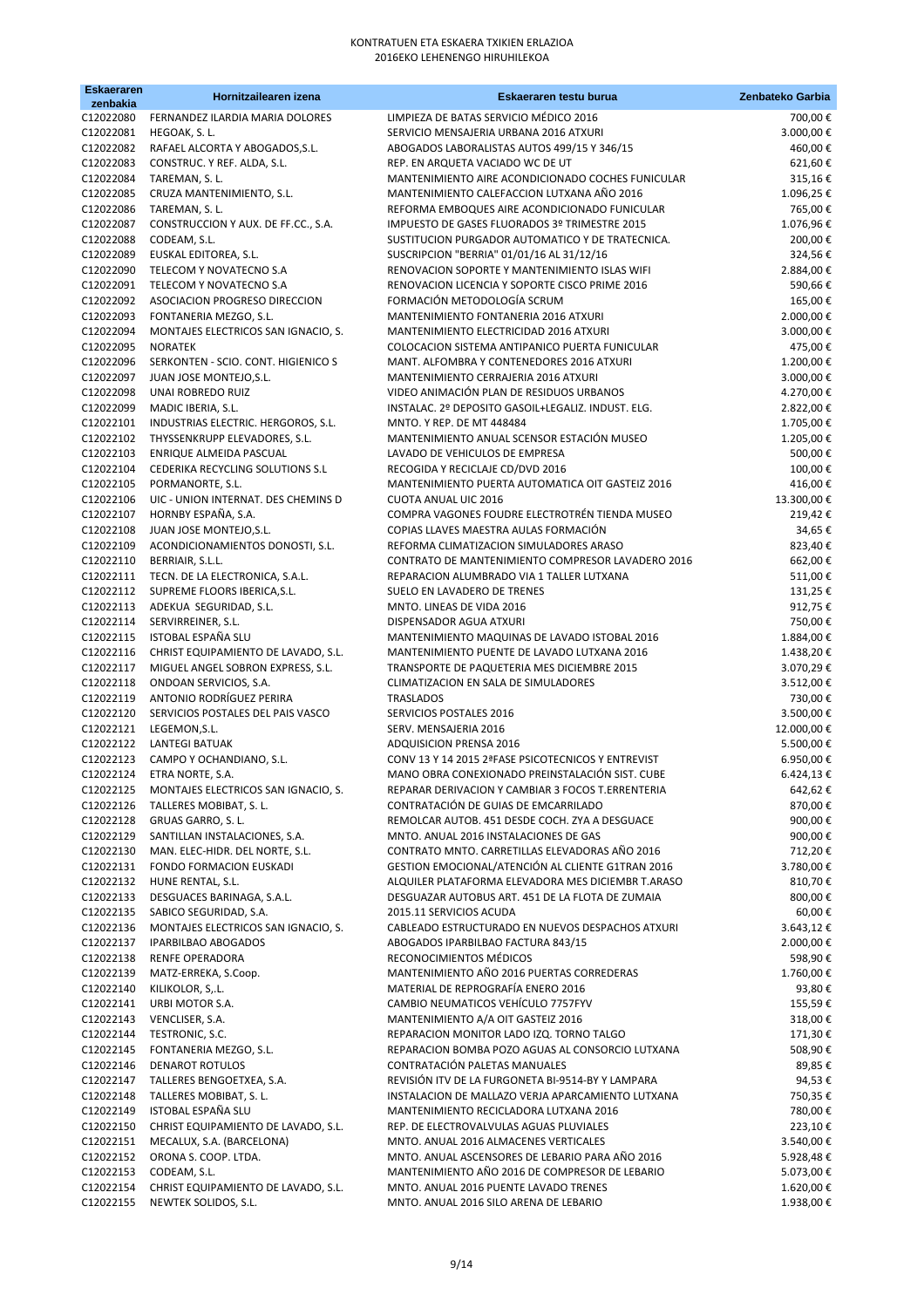| <b>Eskaeraren</b><br>zenbakia | Hornitzailearen izena                                                | Eskaeraren testu burua                                                                                  | Zenbateko Garbia            |
|-------------------------------|----------------------------------------------------------------------|---------------------------------------------------------------------------------------------------------|-----------------------------|
| C12022156                     | NEWTEK SOLIDOS, S.L.                                                 | MNTO. ANUAL 2016 SILO ARENA DE GERNIKA                                                                  | 1.884,00€                   |
| C12022157                     | CODEAM, S.L.                                                         | MANTENIMIENTO AÑO 2016 DE COMPRESOR DE GERNIKA                                                          | 1.554,00€                   |
| C12022158                     | ISTOBAL ESPAÑA SLU                                                   | MNTO. ANUAL 2016 PUENTE LAVADO AUTOBUSES                                                                | 1.812,00€                   |
| C12022159                     | CALDERERIA ANBOTO, S.L.                                              | <b>FABRICACION Y MONTAJES DIVERSOS</b>                                                                  | 16.052,88€                  |
| C12022160<br>C12022161        | DESAIN INGENIERIA MEDIOAMBIENTAL, S<br>CRUZA MANTENIMIENTO, S.L.     | 2015.09 ADQUISICIÓN DE KIT EMERGENCIA DERRAMES<br>MANTENIMIENTO RENTERIA 2º SEM 2015                    | 193,20€<br>569,01€          |
| C12022162                     | FONTANERIA PIZARRO, C. B.                                            | REPARAR FUGA DE AGUA CALIENTE EN ASEOS DEL TALLER                                                       | 201,95€                     |
| C12022163                     | BETIKOAK.S.L.                                                        | TRANSPORTE 4 GATOS DE LEVANTE RENTERIA - LUTXANA                                                        | 455,00€                     |
| C12022164                     | TESTRONIC, S.C.                                                      | REPARACION F. ALIMENTACION CONTROL NUMERICO TALGO                                                       | 155,00€                     |
| C12022165                     | SERKONTEN - SCIO. CONT. HIGIENICO S                                  | BACTERIOSTÁTICO/ALFOMBRA MOTEADA MANT 2015 LEBARIO                                                      | 10.530,00€                  |
| C12022166<br>C12022167        | MONTAJES ELECTRICOS SAN IGNACIO, S.<br>NEM SOLUTIONS, ES             | CABLEADO ESTRUCTURADO EN FORMACIÓN ATXURI<br>MNTO. ANUAL 2016 DETECTOR DE PLANOS LUGARITZ               | 3.940,78€<br>4.950,00€      |
| C12022168                     | SAFETY-KLEEN ESPAÑA, S.A.                                            | MNTO. ANUAL 2016 LAVADORAS DE PIEZAS LEBARIO                                                            | 6.570,24€                   |
| C12022169                     | CONSULTORES URIZAR Y CIA, S.L.                                       | RENOVACIONES DE MARCAS                                                                                  | 1.920,00€                   |
| C12022170                     | TECNALABAQUA, AIE                                                    | CONTROL CALIDAD DE LAS AGUAS DE VERTIDO LUTXANA                                                         | 309,12€                     |
| C12022171                     | TALLERES MOBIBAT, S. L.                                              | REALIZAR LA FABRICACION DE PIEZAS PARA CAJA GRASA                                                       | 878,00€                     |
| C12022172<br>C12022173        | COLT ESPAÑA, S.A.                                                    | REPARACION CUADRO CONTROL EXUTORIOS LEBARIO                                                             | 654,00€                     |
| C12022174                     | FONTANERIA PIZARRO, C. B.<br>CODEAM, S.L.                            | DESATASCAR INODORO, COLOCAR TAPA Y GRIFO T.ARASO<br>VACIADO INSTALACION EVAPORADORES, T.ERRENTERIA      | 411,55€<br>478,00€          |
| C12022175                     | MONTAJES ELECTRICOS SAN IGNACIO, S.                                  | REPARACION WC FEMENINO DE PLANTA LEBARIO                                                                | 91,01€                      |
| C12022176                     | TECNALABAQUA, AIE                                                    | TOMA MUESTRAS AGUA DE VERTIDOS INDUSTRIALES 2016                                                        | 722,86€                     |
| C12022177                     | ASOCIACION AFAARABA                                                  | FORMACIÓN DETECCIÓN Y MANEJO PERSONAS DEMENCIADAS                                                       | 225,00€                     |
| C12022178                     | CONSTRUCCION Y AUX. DE FF.CC., S.A.                                  | COSTES ADICIONALES ACCIDENTE TRANVIA 408                                                                | 2.100,00€                   |
| C12022179<br>C12022180        | FONTANERIA PIZARRO, C. B.<br>CONGREBAS                               | REPARAR LANZAS Y SUSTITUCION DE BOQUILLAS.AMARA<br>SERVICIO AZAFATAS MUSEO ENERO 2016                   | 127,80€<br>922,16€          |
| C12022181                     | BIEK AROZTEGIA, S.L.                                                 | REPARACIÓN INTERIORISMO DEL COCHE TC-52                                                                 | 17.500,00€                  |
| C12022182                     | DEIKA, S.A.                                                          | PORTES, ACARREOS Y TRABAJOS AUXILIARES 2016                                                             | 17.500,00€                  |
| C12022183                     | <b>BAJO AUZ MARIA TERESA</b>                                         | MINUTA HONORARIOS                                                                                       | 4.000,00€                   |
| C12022184                     | AROSTEGUI ABOGADOS S.L.                                              | <b>HONORARIOS</b>                                                                                       | 4.500,00€                   |
| C12022185<br>C12022186        | GESTORIA ETXEANDIA, S.L.<br>LANDABEREA UNZUETA JUAN ANTONIO          | SERVICIOS TRAMITACIONES VARIAS AUTOBUSES<br><b>HONORARIOS ABOGADOS</b>                                  | 7.000,00€                   |
| C12022187                     | <b>GLOBAL FACTORY S.L.</b>                                           | ASISTENCIA TÉCNICA EN LOPD PARA EJERCICIO 2016                                                          | 3.500,00€<br>11.250,00€     |
| C12022188                     | ASOCIACION USUARIOS SAP ESPAÑA                                       | CUOTA ASOCIACIÓN USUARIOS SAP                                                                           | 750,00€                     |
| C12022192                     | BILBO ZAHARRA SOZIETATE KOOP. MUGAT                                  | PROMOCIÓN DE EUSKERA                                                                                    | 533,00€                     |
| C12022194                     | DEIKA, S.A.                                                          | METACRILATOS TRANVÍA VITORIA-GASTEIZ                                                                    | 165,00€                     |
| C12022196                     | COMUNICACIONES Y OCIO INTERAC, S.L.                                  | COLOCACIÓN MUPIS TRANVÍA GASTEIZ                                                                        | 688,00€                     |
| C12022197<br>C12022198        | T.M. AUTOMOCION, S.L.<br>DENIOS, S.L.                                | SUM. EQUIPAMIENTO SALA MEZCLAS CAB.PINTURA ARASO<br>3 ARMARIOS ALMACEN PRODUCTOS LIMPIEZA LAVAD. ARASO  | 4.059,00€<br>4.128,30€      |
| C12022199                     | BERRIOTXOA ALBERDI JOSEBA ANDONI                                     | PRESUPUESTO TRADUCCIONES 2016                                                                           | 10.000,00€                  |
| C12022200                     | OESIA NETWORKS, S.L.                                                 | ADQUISICION PORTATILES 14"                                                                              | 6.732,00€                   |
| C12022201                     | SABICO SEGURIDAD, S.A.                                               | TRABAJOS TALLER RENTERÍA                                                                                | 2.977,42€                   |
| C12022202                     | ROMERO FERNANDEZ ANTONIO                                             | MNTO. MONITORIZACIÓN Y TELEFONÍA BUSES LEIOA 2016                                                       | 2.000,00€                   |
| C12022203<br>C12022204        | TAPICERIA PARA AUTOCARES S.L.<br>GOÑI MORATINOS, JORGE               | MNTO. Y REPARACIÓN BUTACAS Y TAPICERÍA LEIOA 2016<br>MANTº. EQUIPOS AUTOLIQUIDAC. CRS6530 ZUMAIA/ELGOIB | 2.000,00€<br>$1.484,\!00$ € |
| C12022205                     | CARROCERIAS PAREIZO, S.L.                                            | SUST. LUNAS COSTADO Y LUNA PARBRISAS FLOTA GIPUZK.                                                      | 3.471,36€                   |
| C12022207                     | CARROCERIAS PAREIZO, S.L.                                            | REPARAR LATERALES, CODILLO T.I. Y CODILLOS DELANT.                                                      | 1.898,18€                   |
| C12022208                     | MENDI-ONDO. J.M. AIZPURUA Y OTRO, C                                  | MANTº. INSTALAC. ELECTRICAS COCH. AUTOB. ZYA/ELG.                                                       | 1.490,28€                   |
| C12022209                     | URTALUR, S.L.                                                        | VACIADO SEMESTRAL SEPARAD. RESIDUOS HC COCH ZYA-16                                                      | 5.049,38€                   |
| C12022210<br>C12022211        | MINTEGUI INDUSTRIAS DEL CAMION, S.A                                  | SUSTITUIR SILENTBLOCKS BARRA ESTAB. TRAS. Y DEL.<br>REVISIÓN TACÓGRAFO DOGITAL MICROBUS                 | 1.139,68€<br>152,56€        |
| C12022212                     | TALLER ELECTRICO ALJAMA, C.B.<br><b>VOLVO TRUCK CENTER, S.L.</b>     | PROGRAMAR UNIDAD MANDO FRENOS CON VCADS EN LEIOA                                                        | 936,25€                     |
| C12022213                     | FONTANERIA PIZARRO, C. B.                                            | MANTº. DE ASEOS VESTUARIOS CONDUCT., TALLER ZYA/ELG                                                     | 620,51€                     |
| C12022214                     | ZORNOTZAKO BARNETEGIA                                                | PROMOCIÓN DE EUSKERA                                                                                    | 475,20€                     |
| C12022215                     | SASOIA, S.L.                                                         | FOR PREVENCIÓN DROGODEPENDENCIAS G1 TRANVÍA 2016                                                        | 1.280,00€                   |
| C12022216<br>C12022217        | SASOIA, S.L.<br>JOSE MORGADO NISA                                    | FOR PREVENCIÓN DROGODEPENDENCIAS G1 TREN 2016<br>GESTION EMOCIONAL/ATENCIÓN AL CLIENTE ATREN G12016     | 1.280,00€                   |
| C12022218                     | ORONA S. COOP. LTDA.                                                 | INSTALACION MODULO TELEFONIA , ASCENSOR T.ARASO.                                                        | 3.060,00€<br>240,00€        |
| C12022219                     | MIGUEL ANGEL SOBRON EXPRESS, S.L.                                    | ENVIO MAQUINA ULTRASONIDOS A DONOSTI                                                                    | 25,69€                      |
| C12022220                     | ASOCIA. ESP. NORMALIZACICION Y CERT                                  | AUDITORIA EXTERNA SISTEMA GESTIÓN AMBIENTAL - 2016                                                      | 2.229,55€                   |
| C12022221                     | UNAI ROBREDO RUIZ                                                    | DISEÑOS GRÁFICOS PLAN DE RESIDUOS URBANOS                                                               | 515,00€                     |
| C12022222                     | JUAN JOSE MONTEJO, S.L.                                              | REALIZAR 15 LLAVES MUL-T-LOCK IX-BOLA LEIOA                                                             | 142,50€                     |
| C12022223<br>C12022224        | DHL EXPRESS BIZKAIA SPAIN, S.L.<br>AUTOS ZUMAIA, S.L.                | MNTO. SERVICIO MENSAJERÍA Y PAQUETERÍA LEIOA 2016<br>MANTº. 15000 KMTS. PEUGEOT PARTNER 1681CZT GIPUZK. | 800,00€<br>325,82€          |
| C12022227                     | SABICO SEGURIDAD, S.A.                                               | 2016.01 REPARACION INTRUSION GERNIKA                                                                    | 30,00€                      |
| C12022228                     | KIRURI, S.L.                                                         | COMIDA REUNION CRTS UIC                                                                                 | 295,00€                     |
| C12022230                     | CRUZA MANTENIMIENTO, S.L.                                            | CONTRATO MNTO. EQUIPOS CALEFACCIÓN LEIOA AÑO 2016                                                       | 644,82€                     |
| C12022231                     | SERKONTEN - SCIO. CONT. HIGIENICO S                                  | MNTO.SERV.LIMPIEZA ALFOMBRAS Y BACTERIOSTÁT. 2016                                                       | 655,37€                     |
| C12022232<br>C12022233        | SERKONTEN - SCIO. CONT. HIGIENICO S<br>TALLER ELECTRICO ALJAMA, C.B. | SERVº. RECOGIDA CONTENED. HIGIEN/SANIT. 2016<br>REV/PRECINTADO (BIANUAL) TACOGRAFO BUSES 452 Y 679      | 65,20€<br>496,12€           |
| C12022234                     | REPARACIONES AUTOIRAETA, S.A.L.                                      | CAMBIAR TUBO INTERCOOLER AUTOB. 66                                                                      | 122,61€                     |
| C12022235                     | <b>INDUSTRIAS GAIR, S.L.</b>                                         | REPARAR 2 CILINDROS HIDRAULICOS DE LAS RAMPAS PMR                                                       | 245,00€                     |
| C12022236                     | GOÑI MORATINOS, JORGE                                                | REPROGRAMAR LECTOR DE BILLETES CONTADORA DE ZUMAIA                                                      | 195,20€                     |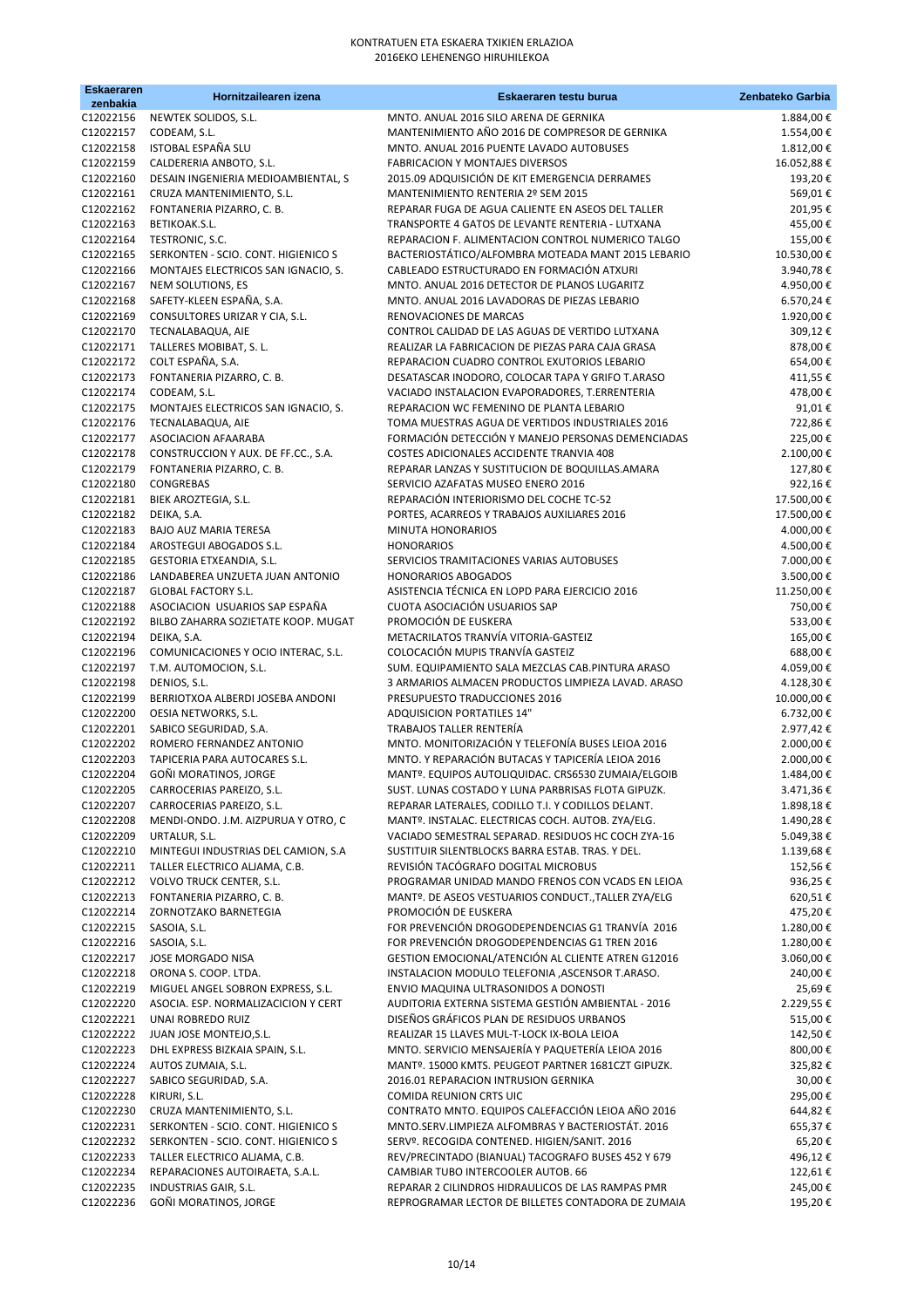| <b>Eskaeraren</b><br>zenbakia | Hornitzailearen izena                                                      | Eskaeraren testu burua                                                                              | Zenbateko Garbia        |
|-------------------------------|----------------------------------------------------------------------------|-----------------------------------------------------------------------------------------------------|-------------------------|
| C12022237                     | PRIETO GARRAIOAK, S.L.                                                     | TRANSPORTAR DEPOSITO DE GASOIL A COCHERA ELGOIBAR                                                   | 300,00€                 |
| C12022238                     | AUTOS ZUMAIA, S.L.                                                         | REV. PREITV Y REPARAC. FURG. 6934 BRT Y 3331 BSB                                                    | 885,96€                 |
| C12022239                     | LAVANDERIA LIZARRA, S.L.                                                   | LIMPIEZA BAYETAS REUTILIZABLES TALLER ZUMAIA 2.016                                                  | 960,00€                 |
| C12022240                     | ADEKUA SEGURIDAD, S.L.<br>SABICO SEGURIDAD, S.A.                           | REPARACION DE SUSTENTADOR LINEA DE VIDA VIA 6                                                       | 189,00€                 |
| C12022241<br>C12022242        | TALLERES BENGOETXEA, S.A.                                                  | 2016.01 REPARACION CONTROL CENTER CCTV LEBARIO<br>CAMBIO DE CUATRO NEUMATICOS 225X70 Y PILOTO.FORD  | 25,00€<br>712,46€       |
| C12022243                     | AIRTALDE S.L.                                                              | REPARACION LLAVE IMPACTO 155PH AIRTALDE                                                             | 72,21€                  |
| C12022244                     | DEIKA, S.A.                                                                | RÓTULOS TRAINERAS                                                                                   | 240,00€                 |
| C12022245                     | <b>GRAFILUR S.A</b>                                                        | <b>TARJETONES</b>                                                                                   | 115,00€                 |
| C12022246                     | MAIZPIDE, S.COOP.LTDA                                                      | MATRÍCULA Y PENSIÓN INTERNADO EUSKERA                                                               | 2.711,00€               |
| C12022247<br>C12022248        | AEK EUSKARAZ, KOOP.E.<br>FUNDACION FERROCARRILES ESPAÑOLES                 | PROMOCIÓN DE EUSKERA<br>FFE CUOTA ANUAL 2016                                                        | 374,00€<br>10.000,00€   |
| C12022249                     | IÑAKI BUITRÓN PÉREZ DE SAN ROMAN                                           | AUDITORIAS INTERNAS 9001:2015 Y 13816 PARA 2016                                                     | 2.075,00€               |
| C12022250                     | IRU PUERTAS Y AUTOMATISMOS                                                 | REPARACIONES EN PUERTA CORREDERA Y PEATONAL LEIOA                                                   | 120,00€                 |
| C12022251                     | IRU PUERTAS Y AUTOMATISMOS                                                 | REPARAR PUERTA CORREDERA LEIOA SUSTITUYENDO RUEDA                                                   | 265,00€                 |
| C12022252                     | JESUS DIEZ S.A.                                                            | CHEQUEAR CAJA CAMBIOS Y VERIFICAR PÉRDIDAS BUS 668                                                  | 231,01€                 |
| C12022253<br>C12022254        | IMAGEN DISEÑO & ROTULACIÓN, S. COOP<br>COMUNICACIONES Y OCIO INTERAC, S.L. | REALIZAR 85 PEGATINAS Y 1 CARTEL ALUMINIO LEIOA<br>COLOCACIÓN MUPIS GASTEIZ                         | 507,65€                 |
| C12022255                     | FUNDACION FERROCARRILES ESPAÑOLES                                          | PUBLICIDAD VÍA LIBRE                                                                                | 610,40€<br>1.200,00€    |
| C12022256                     | KARMA SYNDICATE S.L.                                                       | PUBLICIDAD EL KARMA                                                                                 | 3.000,00€               |
| C12022257                     | COPROHI, S.L.                                                              | SILLAS OFICINA                                                                                      | 1.849,50€               |
| C12022258                     | NEWTEK SOLIDOS, S.L.                                                       | MNTO. ANUAL 2016 SILO ARENA AMARA (T.ERRENTERIA)                                                    | 1.572,00€               |
| C12022259                     | COPREIN, S.L.                                                              | MANTENIM COMPRESORES/SECADOR Y FILTROS T. ARASO                                                     | 1.850,25€               |
| C12022260<br>C12022261        | SERKONTEN - SCIO. CONT. HIGIENICO S<br>TALLERES MOBIBAT, S. L.             | MANTENIMIENTO FLORAL Y CONTENEDORES T.ARASO<br>REFORMA PLATAFORMA ACCESO TECHO VIA 5                | 2.367,15€<br>1.200,18€  |
| C12022262                     | ADEKUA SEGURIDAD, S.L.                                                     | REALIZAR EL MONTAJE DE LINEA DE VIDA EN CABINA                                                      | 2.307,51€               |
| C12022263                     | CODEAM, S.L.                                                               | MANTENIMIENTO COMPRESOR TALLER DE LUTXANA 2016                                                      | 1.450,00€               |
| C12022264                     | SERKONTEN - SCIO. CONT. HIGIENICO S                                        | MNTO.CONTENEDORES HIGIÉNICO-SANITARIOS 2016 LEIOA                                                   | 21,75€                  |
| C12022265                     | GENERAL INDUSTRIAL DE CALEFACCION,                                         | REP. PUERTA CABINA PINTURA                                                                          | 139,00€                 |
| C12022266<br>C12022267        | EGUIBER SUMINISTROS INDUSTRIALES, S                                        | REPARACION MESA ELEVADORA NOVODINAMICA<br>2016.01 REPARACION CCTV LUTXANA                           | 116,23€<br>152,32€      |
| C12022268                     | SABICO SEGURIDAD, S.A.<br>MAN. ELEC-HIDR. DEL NORTE, S.L.                  | INSTALACION DE ROTULOS Y DIAGRAMAS EN CARRETILLAS                                                   | 38,36€                  |
| C12022269                     | CODEAM, S.L.                                                               | SUSTITUCION DE VENTILADORES EN COMPRESOR 80522                                                      | 496,33€                 |
| C12022270                     | CRUZA MANTENIMIENTO, S.L.                                                  | SUSTITUIR VÁLVULA GAS CALDERA CALEFACCIÓN LEIOA                                                     | 418,22€                 |
| C12022271                     | XEROX ESPAÑA, S.A.U.                                                       | MANTENIMIENTO MULTIFUNCIONES 2016 XEROX                                                             | 13.000,00€              |
| C12022272                     | DIGISYSTEMS, S.L.                                                          | MANTENIMIENTO MULTIFUNCIONES SEMES 2016 DIGISISTEM                                                  | 7.500,00€               |
| C12022273<br>C12022274        | ABD TECNOLOGIAS DE IMPRESION, S.L.<br>SASYMA OBRAS, S.L.                   | MANTENIMIENTO MULTIFUNCIONES 2016 ABD<br>RESTAURACIÓN EXTERIOR LOCOMOTORA DIÉSEL AGRUMINSA          | 7.500,00€<br>4.785,13€  |
| C12022275                     | PRODELFI, S.L.                                                             | PROGRAM/AMPLIAC. MEMORIA LECTORES BILLETES ZYA/ELG                                                  | 822,04€                 |
| C12022276                     | MONTAJES ELECTRICOS SAN IGNACIO, S.                                        | DESMONTAR Y DESCONECTAR FOCOS HALL ATXURI                                                           | 781,72€                 |
| C12022277                     | ZORNOTZAKO BARNETEGIA                                                      | MATRÍCULA Y PENSIÓN INTERNADO EUSKERA                                                               | 2.311,55 €              |
| C12022278                     | GOMEZ GALARZA MARIA CRISTINA                                               | MINUTA HONORARIOS                                                                                   | 3.500,00€               |
| C12022279<br>C12022280        | RENFE MERCANCIAS, S.A.<br>JUAN JOSE MONTEJO, S.L.                          | TRANSPORTE FERROVIARIO APEA MADERA PARA ZIKUÑAGA<br>LLAVES PARA AGENTES GERNIKA, CAJA FUERTE DERIO  | 7.990,00€<br>575,40€    |
| C12022281                     | CONSTRUCCION Y AUX. DE FF.CC., S.A.                                        | PROCEDIMIENTO INSPECCION EJES FUNICULAR                                                             | 3.975,00€               |
| C12022282                     | ORONA S. COOP. LTDA.                                                       | MNTO. ASCENSOR DE ARASO PARA AÑO 2016                                                               | 1.776,00€               |
| C12022285                     | MADIC IBERIA, S.L.                                                         | REINSTALAR PROGRAMA ACTUALIZADO TRANSMISIÓN DATOS                                                   | 939,00€                 |
| C12022286                     | TALLER ELECTRICO ALJAMA, C.B.                                              | REV/PRECINT. (BIANUAL) TACOGRAFO DIGIT BUS 828/827                                                  | 634,94€                 |
| C12022287<br>C12022288        | ASOCIA. ESP. NORMALIZACICION Y CERT<br>ORONA S. COOP. LTDA.                | NORMA AENOR UNE-EN 1709-2006 EN PAPEL<br>MNTO. DE LINEA Y TODAS LAS LLAMADAS DEL ELEVADOR           | 53,26€<br>60,00€        |
| C12022289                     | DTM C. LOIGAK KONPON., S.L.                                                | REPARACIÓN CIRCUITO RADIADOR LAND ROVER BI5307BW                                                    | 219,65€                 |
| C12022290                     | METALURGICA MARINA, S.A.                                                   | JUNTAS DE ESTANQUEIDAD LOCOMOTORA AURRERA                                                           | 144,00€                 |
| C12022291                     | PROSEGUR SERVICIOS DE EFECTIVO ESPA                                        | 2016.02 VIGILANCIA UNINDAD 953 ARRIAGAS                                                             | 95,25€                  |
| C12022292                     | CONSTRUC. Y REF. ALDA, S.L.                                                | PRESA PARA RECONDUCCION AGUAS LEVADERO GERNIKA                                                      | 117,50€                 |
| C12022293<br>C12022294        | AUTOREPARACIONES MALLABIENA, S.L.                                          | REV. Y PASAR ITV A FURGONETA 5246 BSC                                                               | 234,88€                 |
| C12022295                     | AFA BIZKAIA<br>SEGURMA S.A.                                                | FOR DETECCIÓN MANEJO PERSONAS DEMENCIADAS G1TREN<br>EXTINTORES CURSO EXTINCION INCENDIOS G1TRAN2016 | 225,00€<br>174,90€      |
| C12022296                     | ESM INSTITUTO DE INV. Y FORM. EN S                                         | FORMACION ECORAIL: ERROR/COMUNICACIONES G1TREN2016                                                  | 2.000,00€               |
| C12022297                     | Abomey Maquetren, S.L.                                                     | 40 EJEMPLARES REVISTA HISTORIA FERROVIARIA VENTA M                                                  | 288,46€                 |
| C12022298                     | NEWTEK SOLIDOS, S.L.                                                       | MNTO. ANUAL 2016 SILO ARENA DE ARASO                                                                | 1.632,00€               |
| C12022299                     | BILBAO ELECTRONICA, S.A.                                                   | CAJAS DE CONEXIONES COMPRESOR SALA S-400                                                            | 1.359,68€               |
| C12022301<br>C12022302        | DENIOS, S.L.<br>KAISER + KRAFT, S.A. UNIPERSONAL                           | SUMINISTRO ARMARIO DE LIMPIEZA<br>ARMARIO PARA BIDONES DE RESIDUOS                                  | 1.452,55€<br>2.435,00 € |
| C12022303                     | MATXALEN URKIOLA, S.L.                                                     | SEÑALETICA OFICINAS Y LOCALES TALLER ARASO                                                          | 1.813,50€               |
| C12022304                     | DEIKA, S.A.                                                                | VINILADO ANTIGRAFFITI UNIDAD 3101-6101                                                              | 4.800,00€               |
| C12022305                     | LIMPIEZAS BILUR, S.L.                                                      | LIMPIEZAS EXTRA MES DE ENERO 2016 GIPUZKOA                                                          | 904,80€                 |
| C12022306                     | IMAGEN DISEÑO & ROTULACIÓN, S. COOP                                        | REALIZAR DIVERSAS PEGATINAS PARA COLOCAR EN BUSES                                                   | 548,50€                 |
| C12022307<br>C12022308        | FASTON, AUDIOVISUALES Y COMUNICACIO<br>MIGUEL ANGEL SOBRON EXPRESS, S.L.   | INSTALACIÓN PROYECTORES EN LEBARIO ARASO 2 Y AMARA<br>TRANSPORTES DIVERSOS MES DE ENERO             | 9.042,29€<br>2.306,36€  |
| C12022309                     | CONTACTOS SOLICON, S.L.                                                    | RECUPERACION DE CONTACTOS ALTA TENSION UT-200                                                       | 1.253,19€               |
| C12022310                     | CALDERERIA ANBOTO, S.L.                                                    | REPARACIÓN CHAPA CARROCERÍA INTERIOR COCHE TC-52                                                    | 812,77€                 |
| C12022311                     | CONTACTOS SOLICON, S.L.                                                    | RECUPERACION DE CONTACTOS ALTA TENSION UT-200                                                       | 798,50€                 |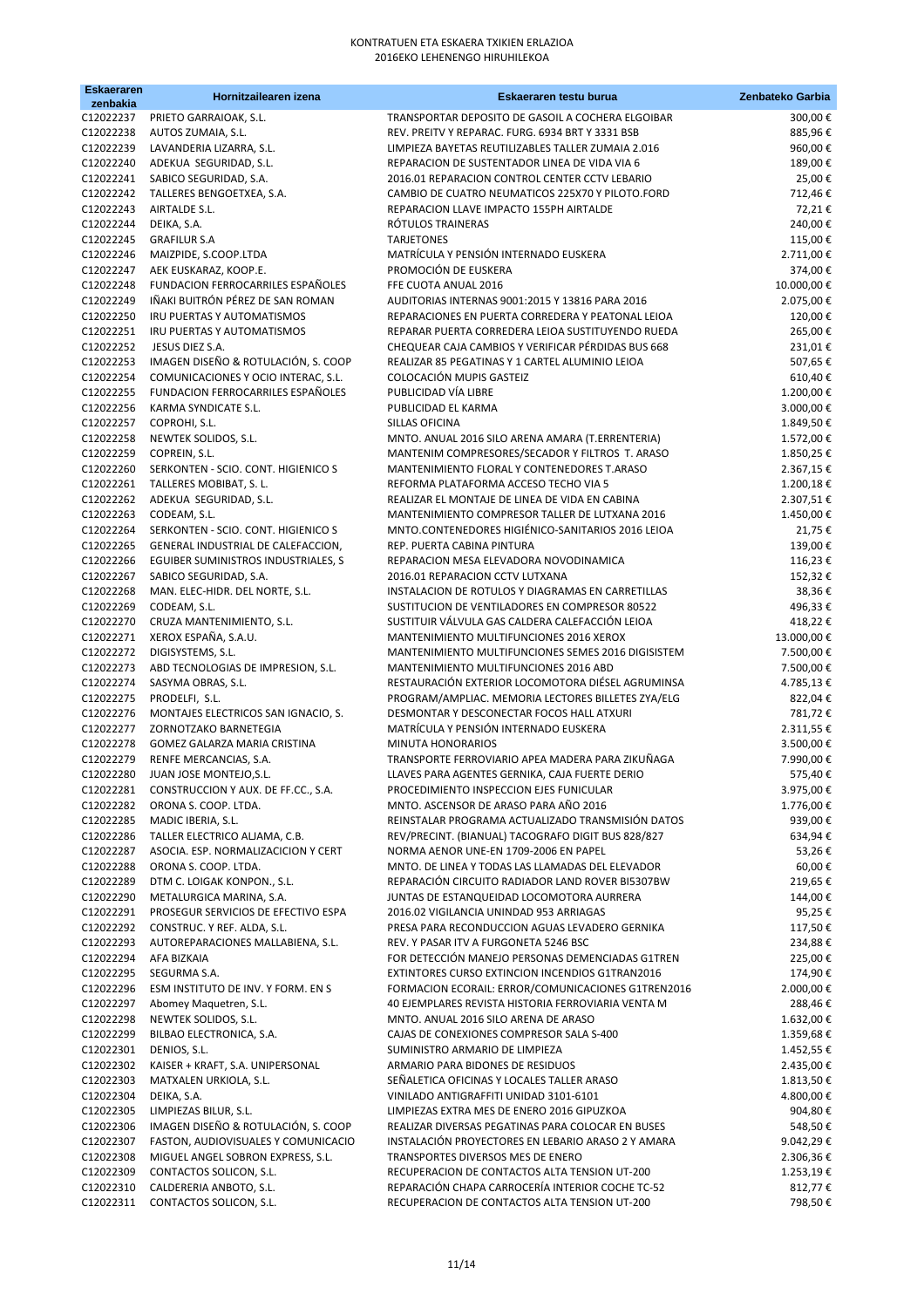| <b>Eskaeraren</b><br>zenbakia | Hornitzailearen izena                                                  | Eskaeraren testu burua                                                                                 | Zenbateko Garbia         |
|-------------------------------|------------------------------------------------------------------------|--------------------------------------------------------------------------------------------------------|--------------------------|
| C12022312                     | GENERAL INDUSTRIAL AUTOMOVIL, S.L.                                     | REP. DAÑOS DE CABINA PINTURA INVASION POR EMU                                                          | 982,00€                  |
| C12022313                     | TALLERES MOBIBAT, S. L.                                                | PIEZAS ACERO S/CROQUIS PARA VALVULAS PANTOGRAFOS                                                       | 232,12€                  |
| C12022314                     | CALDERERIA ANBOTO, S.L.                                                | SOPORTES PARA LUCES LAVADERO AUTOBUSES                                                                 | 101,61€                  |
| C12022315<br>C12022316        | URAL SAN, S.L.<br>EDICIONES IZORIA 2004, S.L.                          | SUMIN. E INSTALACION AEROTERMOS VESTUARIOS ARASO<br>ANUNCIO COPA                                       | 3.410,00€<br>5.985,00€   |
| C12022317                     | CM NORTE, S.L.U.                                                       | PUBLIRREPORTAJE DV                                                                                     | 1.500,00€                |
| C12022318                     | SEIN BATU, S.L.                                                        | MATERIAL FERRETERÍA ENERO 2016                                                                         | 102,73€                  |
| C12022319                     | CM NORTE, S.L.U.                                                       | INSERCIÓN ANUNCIO DONOSTIA 2016                                                                        | 1.750,00€                |
| C12022320                     | CM NORTE, S.L.U.                                                       | ANUNCIO PRENSA TAMBORRADA                                                                              | 1.750,00€                |
| C12022321                     | Mª ANTONIA GUIÑÓN SERENA                                               | ANUNCIO HOBBYTREN                                                                                      | 750,00€                  |
| C12022324<br>C12022326        | DEUSTO SISTEMAS, S.A.<br><b>BIDE BIKE CLUB CICLISTA</b>                | SUMINISTRO DE LICIENCIAS SQL SERVER 2014<br>INSCRIPCIONES BILBAO BILBAO 2016                           | 1.316,26€<br>2.553,00€   |
| C12022327                     | GRUAS GARRO, S. L.                                                     | REMOLCAR AUTOB. 913 DE LEKEITIO A GARAGE MODERNO                                                       | 1.350,00€                |
| C12022329                     | JUAN JOSE MONTEJO, S.L.                                                | REP. PUERTA ACCESO PASARELAS                                                                           | 2.055,62€                |
| C12022330                     | RAFAEL ALCORTA Y ABOGADOS, S.L.                                        | ABOGADOS LABORALISTA AUTOS 976/2015                                                                    | 300,00€                  |
| C12022331                     | GARNICA, S.A.                                                          | RETIRADA SAUCE DERRIBADO POR VENDAVAL                                                                  | 450,00€                  |
| C12022332<br>C12022333        | URAL SAN, S.L.<br>EDICIONES FRANCIS LEFEBVRE, S.A.                     | MANTENIMIENTO CLIMATIZACION EDIF. OFIC.2016 ARASO<br>RENOVACION MEMENTOS PLUS FISCAL/CONTABLE 2016     | 1.971,60€<br>2.072,24€   |
| C12022334                     | TALLERES LEZOLAN, S.L.                                                 | REVISION PERIODICA COMPRESOR 60CV. TALLER ERRENTER                                                     | 513,60€                  |
| C12022335                     | CRUZA MANTENIMIENTO, S.L.                                              | MNTO. CALEFACCION ERRENTERIA DE ENERO A MAYO 2016                                                      | 948,35€                  |
| C12022336                     | ZORNOTZAKO BARNETEGIA                                                  | PROMOCIÓN DE EUSKERA                                                                                   | 559,00€                  |
| C12022337                     | SISTEMAS ANTICAIDAS DEL NORTE, S.L.                                    | REVISION LINEAS DE VIDA: VIAS 14,15 Y 16 T.ARASO                                                       | 590,11€                  |
| C12022339                     | SISTEMAS ANTICAIDAS DEL NORTE, S.L.                                    | REVISION LINEAS DE VIDA Y ARNESES ERRENTERIA 2016<br>INSTALACION MODULO SNMP GRUPO ELECTROGENO LEBARIO | 1.080,00€                |
| C12022340<br>C12022341        | TECUNI MONTAJES ELECTRICOS, S.A.<br>PROSEGUR SOLUCIONES INTEGRALES     | 2016.02 REFUERZO VIGIL T.LUTXANA INAUGURACIÓN 950                                                      | 1.188,70€<br>148,00€     |
| C12022342                     | ONDOAN SERVICIOS, S.A.                                                 | TRABAJOS DE REPARACION CLIMA OFICINAS                                                                  | 1.130,08€                |
| C12022344                     | CHRIST EQUIPAMIENTO DE LAVADO, S.L.                                    | MANTENIMIENTO TUNEL LAVADO TRANVIAS GASTEIZ 2016                                                       | 1.233,60€                |
| C12022345                     | FUNDACIÓN EDE-EDE FUNDAZIOA                                            | FORMACION AUTODENSA PARA MUJERES 2016                                                                  | 4.800,00€                |
| C12022346                     | TARGET TECNOLOGIA, S.A.                                                | 2016.03 MANTENIMIENTO SCANNER RX ATXURI                                                                | 1.605,00€                |
| C12022347<br>C12022348        | IBERMATICA, S.A.<br>CONGREBAS                                          | EQUIPAMIENTO DIVERSO COMUNICACIONES<br>SERVICIO AZAFATAS MUSEO FEBRERO 2016                            | 2.076,00€<br>851,84€     |
| C12022350                     | CALDERERIA ANBOTO, S.L.                                                | REPARACIÓN CHAPA EXTERIOR COCHE TC-52                                                                  | 1.456,40€                |
| C12022351                     | PKF ATTEST ITC, S.L.                                                   | GESTIÓN DE PRIORIDADES, CURSO                                                                          | 1.760,00€                |
| C12022352                     | CLECE, S.A.                                                            | LIMPIEZA DE LOCALES NUEVOS EN AMARA                                                                    | 100,66€                  |
| C12022353                     | KILIKOLOR, S, .L.                                                      | MATERIAL DE REPROGRAFÍA FEBRERO 2016                                                                   | 80,37€                   |
| C12022354                     | ONDOAN SERVICIOS, S.A.                                                 | TRABAJOS DE REPARACION CLIMA OFICINAS                                                                  | 628,07€                  |
| C12022355<br>C12022356        | BERRIAIR, S.L.L.<br>BILBAO ELECTRONICA, S.A.                           | MATERIALES CAOMPRESOR DEL TALLER<br><b>MATERIALES GRUA PUENTE</b>                                      | 687,49€<br>282,00€       |
| C12022357                     | TALLERES LEZOLAN, S.L.                                                 | INSPECCION OCA NIVEL A, DEPOSITO 100L T. ERRENTERIA                                                    | 300,00€                  |
| C12022358                     | ASOCIACION PROGRESO DIRECCION                                          | ENTRENAMIENTO MINDFULLNESS                                                                             | 480,00€                  |
| C12022359                     | PKF ATTEST ITC, S.L.                                                   | GESTIÓN INNOVACIÓN-VIGILANCIA TECNOLÓGICA-GOROSTIZ                                                     | 395,00€                  |
| C12022360                     | SABICO SEGURIDAD, S.A.                                                 | 2016.02 AVERIA CCTV TALLER DE LEIOA                                                                    | 290,12€                  |
| C12022361<br>C12022362        | ELECTRA VITORIA, S.COOP.<br>TALLERES MOBIBAT, S. L.                    | <b>MANTENIMIENTO ASCENSORES 2016</b><br>REFORMA PUERTA VIA 5 TALLER DE LUTXANA                         | 3.807,26€<br>3.696,00€   |
| C12022363                     | ONDOAN SERVICIOS, S.A.                                                 | SUSTITUCION DE VENTILADOR EN EQUIPO CPD                                                                | 613,38€                  |
| C12022364                     | TAREMAN, S. L.                                                         | MNTO. EQUIPOS AIRE ACONDICIONADO LEIOA AÑO 2016                                                        | 357,57€                  |
| C12022365                     | IMAGEN DISEÑO & ROTULACIÓN, S. COOP                                    | REALIZAR 25 PEGATINAS IMPR. DIGITAL Y 25 VINILO                                                        | 42,75€                   |
| C12022366                     | BUSCH IBÉRICA, S.A.                                                    | BOMBA DE VACÍO PARA PRUEBA DE FRENO COCHES MUSEO                                                       | 3.645,00€                |
| C12022367<br>C12022368        | PATENTES TALGO, S.L<br>SAFETY-KLEEN ESPAÑA, S.A.                       | REPARACION MEDIDOR RUEDAS TALGO DEL TORNO VIA 14<br>CONTR. MAQUINA BIOCIDA SAFETYKLEEN AÑO 2016 LUTXA. | 2.240,71€<br>1.508,76€   |
| C12022369                     | ALBERTO ZABALA BILBAO                                                  | FORMACIÓN CAP 2016 BIZKAIA                                                                             | 8.000,00€                |
| C12022370                     | INGENIERIA DE SISTEMAS Y TELEMANDO,                                    | INSTALACIÓN ELÉCTRICA EN ARASO                                                                         | 998,89€                  |
| C12022371                     | MEDICINA ANALITICA CONSUMIBLES MAC                                     | CALIBRACIÓN AUDIOMETRO REDUS-95                                                                        | 242,40€                  |
| C12022372                     | ASOCIACIÓN DEL TAXI DEL NERVION                                        | SERVICIO TAXI SUSTITUTO USANSOLO ENERO 16                                                              | 27,27€                   |
| C12022373<br>C12022375        | TRABAJOS EMPRESARIALES RECURSOS HUM<br>MADIC IBERIA, S.L.              | FORMACION NUEVO ESTILO DE LIDERAZGO<br>INSTALAC. MEDIDORES COMBUSTIBLE 2 DEPOSITOS ELG.                | 2.190,00€<br>1.200,00€   |
| C12022376                     | SERTAM PUBLICIDAD, S.L.                                                | CAMISETAS                                                                                              | 583,60€                  |
| C12022377                     | FUNDACION FERROCARRILES ESPAÑOLES                                      | ANUNCIO UNIDADES VÍA LIBRE                                                                             | 1.295,00€                |
| C12022378                     | IMPRENTA TXEMISA, S.L.                                                 | IMPRESIÓN ETIQUETAS ADHESIVAS                                                                          | 82,50€                   |
| C12022379                     | TALLER ELECTRICO ALJAMA, C.B.                                          | REV/PRECINT. (BIANUAL) TACOGRAFO DIGITAL BUS 487                                                       | 152,56€                  |
| C12022380                     | T.M. AUTOMOCION, S.L.                                                  | REPARAR LLAVE DINAMOMETRICA TALLER ZUMAIA.                                                             | 174,80€                  |
| C12022381<br>C12022382        | KONECTIA SERVICIOS INTEGRALES, S.L.<br>BOULANDIER CIRUELOS FCO. JAVIER | GESTION CONOCIMIENTO-FORMACIÓN A FORMADORAS/ES<br>COMPRA LIBROS HISTORICOS BIBLIOTECA MUSEO            | 3.000,00€<br>257,00€     |
| C12022383                     | RAFAEL ALCORTA Y ABOGADOS, S.L.                                        | ABOGADOS LABORALISTAS CONF.COLECTIVO 25-2015                                                           | 600,00€                  |
| C12022384                     | BEHARGINTZA TXORIERRI, S.L.                                            | GESTION PERFIL CONDUCTOR-A COBRADOR-A                                                                  | 50,00€                   |
| C12022385                     | SERUK S.L. SERVICIOS GENERALES URBA                                    | MANTENIMENTO ASEO ABETXUKO 2016                                                                        | 2.127,96€                |
| C12022386                     | URTALUR, S.L.                                                          | LIMPIEZA DECANTADOR HIDROCARBUROS GASTEIZ 2016                                                         | 1.455,40€                |
| C12022387<br>C12022388        | CHRIST EQUIPAMIENTO DE LAVADO, S.L.<br>NEM SOLUTIONS, ES               | CONTRATO MNTO. AÑO 2016 PUENTE DE LAVADO GERNIKA<br>MANTENIMIENTO ANUAL APLICACIONES AURA LOG 2016     | 1.438,20€<br>12.275,00 € |
| C12022389                     | SASYMA OBRAS, S.L.                                                     | RESTAURACIÓN EXTERIOR AUTOMOTOR MAB-15                                                                 | 8.647,16€                |
| C12022390                     | PRINTHAUS, S.L.                                                        | SUMINISTRO DE CARTELERÍA PARA RECICLAJE                                                                | 93,02€                   |
| C12022391                     | INSTALACIONES ELECTROMEC. BILAUTO,                                     | REVISAR SURTIDORES GASOIL PETROLEC Y SATAN DE LEIO                                                     | 144,00€                  |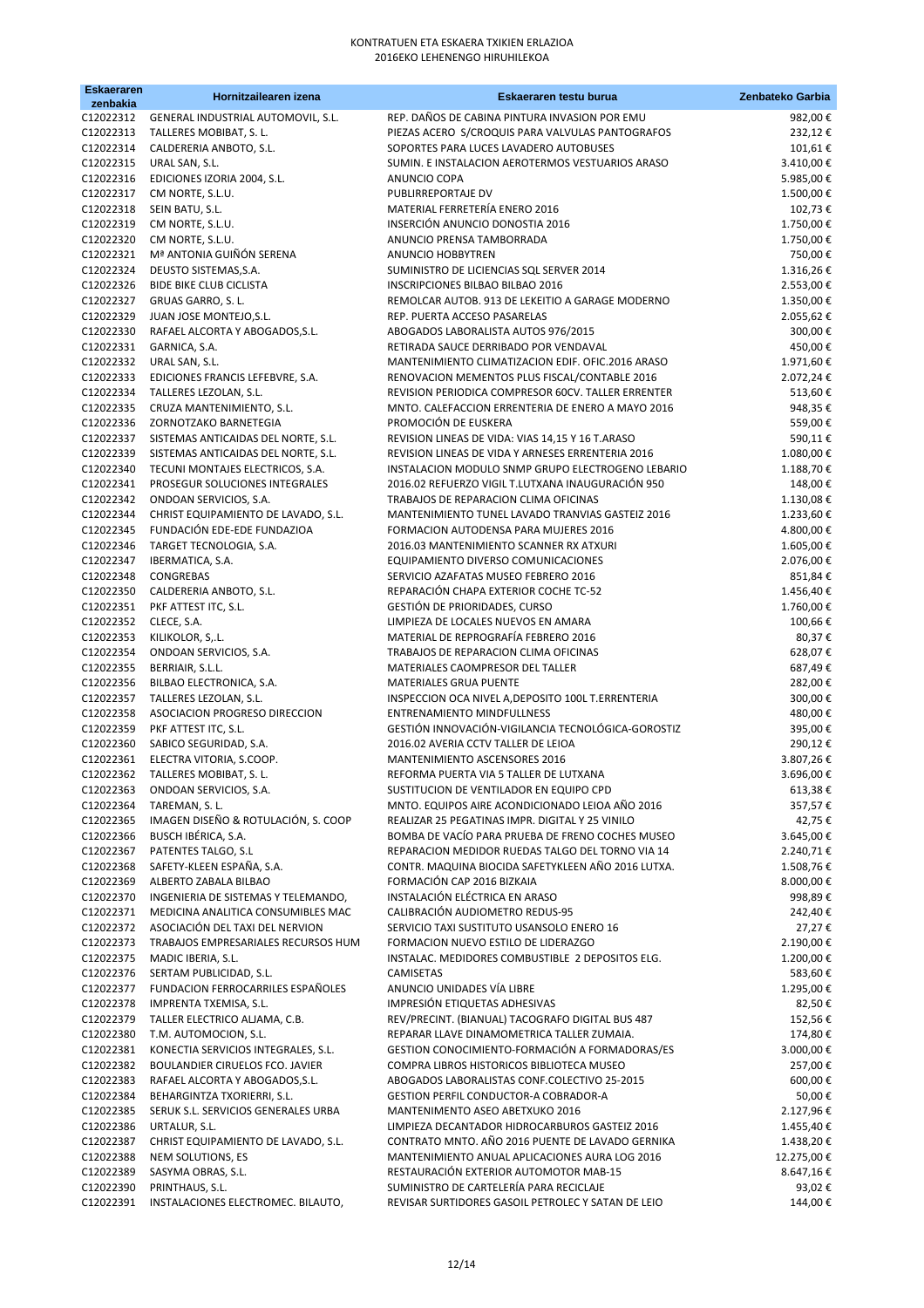| <b>Eskaeraren</b><br>zenbakia | Hornitzailearen izena                                                 | Eskaeraren testu burua                                                                                 | Zenbateko Garbia       |
|-------------------------------|-----------------------------------------------------------------------|--------------------------------------------------------------------------------------------------------|------------------------|
| C12022392                     | INSTALACIONES ELECTROMEC. BILAUTO,                                    | REPARAR ARQUETA ANTIDERRAME ZONA SURTIDORES LEIOA                                                      | 310,00€                |
| C12022393                     | FONTANERIA PIZARRO, C. B.                                             | REV. Y LIMPIEZA DE CANALIZACIONES LAVADERO.ARASO                                                       | 850,00€                |
| C12022394                     | LGAI TECHNOLOGICAL CENTER, S.A.                                       | CALIBRACIÓN EXTERNA SONOMETRO CESVA SC-2C                                                              | 261,91€                |
| C12022395<br>C12022396        | TERMISER SERVICIOS INTEGRALES<br>FUNDACION FERROCARRILES ESPAÑOLES    | PROTECCIONES DE CARRIL<br>SUSCRIPCION COMBINADA VIA LIBRE-2016                                         | 324,00€<br>45,00€      |
| C12022397                     | AUTOS ZUMAIA, S.L.                                                    | CAMBIAR BATERIA/CUBIERTAS FIAT DOBLO 6187GKY LEB.                                                      | 238,28€                |
| C12022398                     | GRAFICAS ZAMUDIO, PRINTEK, S.A.L.                                     | ELABORAC 200 CARTELES HORARIOS LINEAS GIP 20/02/16                                                     | 820,00€                |
| C12022399                     | HUNE RENTAL, S.L.                                                     | ALQUILER PLATAFORMA ELEVADORA MES ENERO T.ARASO                                                        | 745,30€                |
| C12022400                     | HUNE RENTAL, S.L.                                                     | ALQUILER PLATAFORMA ELEVADORA MES FEBRERO T.ARASO                                                      | 338,30€                |
| C12022401<br>C12022402        | PASCUAL GARCIA JOSE AGUSTIN<br>CALDERERIA ANBOTO, S.L.                | REPARACIÓN VENTANAS COCHE TC-52<br>FABRICACION DE BARRERA REBASE PARA VIA                              | 2.008,50€<br>703,36€   |
| C12022403                     | CALDERERIA ANBOTO, S.L.                                               | TOPE PUERTA CORREDERA ENTRADA                                                                          | 134,10€                |
| C12022404                     | BILBO ZAHARRA SOZIETATE KOOP. MUGAT                                   | PROMOCIÓN DE EUSKERA (LIBERACIÓN)                                                                      | 337,00€                |
| C12022405                     | CALDERERIA ANBOTO, S.L.                                               | PROTECCION PARA ESTANTERIAS ANCLADAS EN SUELO                                                          | 380,00€                |
| C12022406                     | SGS INSPECCIONES REGLAMENTARIAS, S.                                   | INSPECCION DE INDUSTRIALOS ASCENSORES DE LEBARIO                                                       | 420,00€                |
| C12022407<br>C12022408        | PENTER COMERCIAL, S.A.                                                | SUMINISTRO DESTRUCTORA DE PAPEL SERV MEDICO<br>REV. MOTOR DIESEL LOCOMOTORA TD-2007                    | 353,25€<br>1.827,84 €  |
| C12022409                     | FINANZAUTO, S.A.<br>MANUTENCION VICINAY, S.A.                         | REP. GRUAS PUENTE 5T                                                                                   | 1.920,00€              |
| C12022410                     | NEWTEK SOLIDOS, S.L.                                                  | MANTENIMEINTO SILO DE ARENA GASTEIZ 2016                                                               | 1.938,00€              |
| C12022411                     | FOJANSA MANTENIMIENTO, S.L.                                           | MANTENIMIENTO ACS Y FONTANERIA ARASO 2016                                                              | 1.940,00€              |
| C12022412                     | MANUTENCION VICINAY, S.A.                                             | CONTRATO MNTO. AÑO 2016 GRUAS Y POLIPASTOS                                                             | 2.656,00€              |
| C12022413                     | SAFETY-KLEEN ESPAÑA, S.A.                                             | CONTRATO MNTO. AÑO 2016 DE LAVADORA PIEZAS                                                             | 1.508,76€              |
| C12022414<br>C12022415        | CERVIC, S.A.<br>KILIKOLOR, S, .L.                                     | PAPELERAS ZONAS SELECCION/FORMACION LEBARIO AMARA<br>ESCANEADO LIBRO COPIADOR CARTAS 3 TUDELA-BILBAO   | 710,40€<br>244,21€     |
| C12022416                     | MAIZPIDE, S.COOP.LTDA                                                 | PROMOCIÓN DE EUSKERA                                                                                   | 380,00€                |
| C12022418                     | IRU PUERTAS Y AUTOMATISMOS                                            | SUMINISTRO E INSTAL. PUERTA PEATONAL COCHERAS LEIOA                                                    | 670,00€                |
| C12022419                     | LANDABEREA UNZUETA JUAN ANTONIO                                       | ASESORAMIENTO INSPECCION AVC                                                                           | 4.400,00€              |
| C12022420                     | EATON INDUSTRIES (Spain), S.L.                                        | CONTRATO MNTO. AÑO 2016 SAI OFICINAS                                                                   | 1.600,00€              |
| C12022421<br>C12022425        | CONSTRUCCION Y AUX. DE FF.CC., S.A.<br>LEJAUTO MOTOR, S.L.            | CAF EXTRACCION IMAGENES ENERO 2016<br>REPARAR HAZ DE CABLES Y CARGAR BATERÍA FURGONETA                 | 1.504,10€<br>193,40€   |
| C12022426                     | COMPOFILM PREIMPRESION, S.L.                                          | MAQUETACION HORARIOS MARQUESINAS Y MANO GIP/INV/16                                                     | 440,00€                |
| C12022427                     | DEIKA, S.A.                                                           | COLOCAC. HORARIOS EN MARQUESINAS LINEAS GIPUZKOA                                                       | 893,50€                |
| C12022428                     | SGS INSPECCIONES REGLAMENTARIAS, S.                                   | <b>CLASIFICACION DE PRODUCTOS QUIMICOS</b>                                                             | 990,00€                |
| C12022429                     | GRUAS Y TTES. MOVILES DEL NORTE, S.                                   | TRASLADO DE EJES ENTRE ARASO Y LEBARIO                                                                 | 800,00€                |
| C12022432<br>C12022433        | LOTTU STEEL, S.L.<br>HERNANDEZ BARONA ALBERTO                         | INSTALACION DE TRAMEX EN SEPARADOR HIDROCARBUROS<br>LIMPIAR RADIADORES DE COMPRERSOR PRINCIPAL UT-200  | 890,00€<br>600,00€     |
| C12022437                     | CONTACTOS SOLICON, S.L.                                               | RECUPERACION DE CONTACTOS ALTA TENSION UT-200                                                          | 501,41€                |
| C12022440                     | AUTOREPARACIONES MALLABIENA, S.L.                                     | REP. SUJECCION FILTRO DE AIRE EN FURGONETA 5246 BSC                                                    | 168,59€                |
| C12022441                     | MONTAJES ELECTRICOS SAN IGNACIO, S.                                   | REP. MOTOR SALA DE TRATAMIENTO DE AGUAS LAVADERO                                                       | 808,78€                |
| C12022442                     | MIGUEL ANGEL SOBRON EXPRESS, S.L.                                     | DIVERSOS TRANSPORTES DE PAQUETERIA MES DE FEBRERO                                                      | 18,98€                 |
| C12022443<br>C12022444        | METALURGICA MARINA, S.A.<br>OZAITA, S.A.                              | HERRAJE PARA BOTIQUIN CABINA EMU 900<br>SERVICIO ASESORAMIENTO CONTABLE Y FISCAL 2016                  | 150,00€<br>4.344,00€   |
| C12022446                     | TOLDOS AGUSTIN, S.L.                                                  | REPARACIÓN TOLDO FUNICULAR LA REINETA                                                                  | 702,00€                |
| C12022447                     | PASCUAL GARCIA JOSE AGUSTIN                                           | REPARACIÓN VENTANA ALLANAMIENTO 5 FEBRERO 2016                                                         | 96,82€                 |
| C12022448                     | UPV-EHU                                                               | ANALISIS LUBRICANTE Y PRUEBAS LIMPIEZA                                                                 | 1.477,00€              |
| C12022449                     | SGS TECNOS S.A.                                                       | ESTUDIO PUESTO COND/COBRADOR INF.PEDALES DE FRENO                                                      | 460,00€                |
| C12022450<br>C12022451        | <b>FUNDACION TEKNIKER</b><br>GONZALEZ FERNANDEZ-CORUGEDO Mª LUIS      | ANALISIS RESIDUO LUNAS UT 500<br>LIBRO BIBLIOTECA MUSEO TRANSPORTS BARCELONA                           | 1.370,00€<br>38,46€    |
| C12022452                     | TAREMAN, S.L.                                                         | MANTº. EQUIPOS A/A PLANTA ZUMAIA 2.016 (2 EQUIPOS)                                                     | 296,34€                |
| C12022453                     | MADIC IBERIA, S.L.                                                    | CAMBIAR PORTABOQUEREL+CORREA SURTIDOR COMBUST. ZYA                                                     | 356,75€                |
| C12022454                     | GOÑI MORATINOS, JORGE                                                 | REPARAR OFICINA AUTOLIQUIDACION COCH. ELGOIBAR                                                         | 642,40€                |
| C12022455                     | VOLVO TRUCK CENTER, S.L.                                              | REVISAR FALLO VENTILADOR BUS 714 EN INST. LEIOA                                                        | 124,56€                |
| C12022456<br>C12022457        | SASYMA OBRAS, S.L.<br>ONDOAN SERVICIOS, S.A.                          | PINTADO ESTRUCTURA METÁLICA INTERIOR COCHE TC-52<br>CAMBIO DE FILTROS DE EQUIPOS DE CLIMATIZACION 2016 | 679,33€<br>3.574,63€   |
| C12022458                     | ONDOAN SERVICIOS, S.A.                                                | MNTO. ANUAL 2016 CLIMA OFICINAS                                                                        | 4.925,00€              |
| C12022459                     | REPARACIONES AUTOIRAETA, S.A.L.                                       | CAMBIAR SELECTOR VELOCIDADES E INSTALAC. NUEVA A65                                                     | 4.906,95€              |
| C12022460                     | JESUS DIEZ S.A.                                                       | CHEQUEAR Y REPARAR CAJA CAMBIOS BUS 669                                                                | 6.357,54€              |
| C12022461                     | JESUS DIEZ S.A.                                                       | DESMONTAR, LIMPIAR Y VERIFICAR CAJA CAMBIOS 674                                                        | 7.002,48€              |
| C12022462<br>C12022463        | MENDI-ONDO. J.M. AIZPURUA Y OTRO, C<br>NEM SOLUTIONS, ES              | INSPECC. INSTALAC. BAJA TENSION "OCA"+MANTº INSTAL<br>MANTENIMIENTO ANUAL APLICACIONES AURA WHEEL 2016 | 3.562,90€<br>9.870,00€ |
| C12022464                     | MINTEGUI INDUSTRIAS DEL CAMION, S.A                                   | REVISAR SUSP. DELANT. Y ALINEAR DICRECCIÓN MICRO                                                       | 1.118,87€              |
| C12022465                     | ONDOAN SERVICIOS, S.A.                                                | MNTO. ANUAL 2016 CALEFACCION TALLER                                                                    | 1.440,00€              |
| C12022466                     | NOTICIAS DE GIPUZKOA                                                  | ANUNCIO SUPLEMENTO TRANSPORTES                                                                         | 900,00€                |
| C12022467                     | RAFAEL ALCORTA Y ABOGADOS, S.L.                                       | ABOGADOS LABORALISTAS AUTOS 406/15                                                                     | 895,00€                |
| C12022468<br>C12022469        | RAFAEL ALCORTA Y ABOGADOS, S.L.<br>QUICK, C. FOT. INTEGRAL, S.L.      | ABOGADOS LABORALISTAS AUTOS 439/15<br><b>VINILOS FUNICULAR</b>                                         | 951,00€<br>120,00€     |
| C12022470                     | SUMINISTROS DE IMAGEN                                                 | CREACIÓN DISEÑO OPPI GASTEIZ                                                                           | 2.300,00€              |
| C12022471                     | MENDI-ONDO. J.M. AIZPURUA Y OTRO, C                                   | SUSTITUIR LUMINARIAS EN PABELLON DE AUTOB. ART ZYA                                                     | 4.678,66€              |
| C12022472                     | MBN COMUNICACION                                                      | <b>DOSSIER PRENSA</b>                                                                                  | 6.000,00€              |
| C12022473                     | ASOCIA. ESP. NORMALIZACICION Y CERT                                   | AUDITORÍA 13816 Y 93200 DE AENOR 2016 T.C.Y TRANVI                                                     | 9.452,00€              |
| C12022474<br>C12022475        | FUNDACION BIZKAIA BIZKAIALDE FUDAZI<br>BILBO HANDIA IKUSENTZUN., S.A. | PUBLICIDAD BIZKAIA BIZKAIALDE<br>PUBLICIDAD HAMAIKA TELEBISTA                                          | 6.000,00€<br>3.852,00€ |
|                               |                                                                       |                                                                                                        |                        |